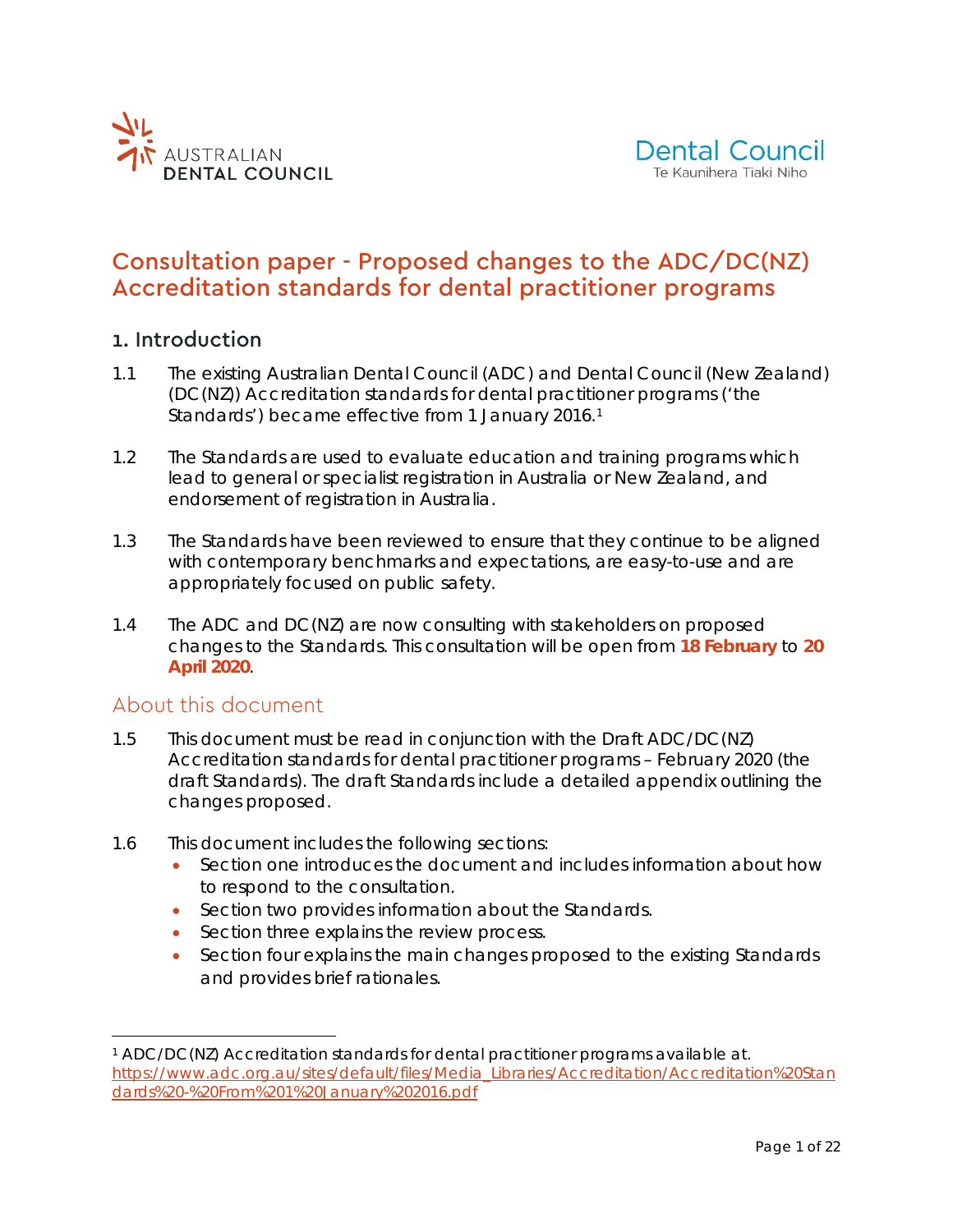- 1.7 There are two appendices:
	- Appendix 1 is the ADC's assessment against the *Council of Australian Governments' (COAGs') Principles for Best Practice Regulation*.
	- Appendix 2 sets out the members of the Accreditation Standards Review Working Party (the Working Party).

# About the ADC and DC(NZ)

- 1.8 The ADC is an independent organisation appointed by the Dental Board of Australia (DBA) to conduct assessment and accreditation functions for the dental professions under the National Registration and Accreditation Scheme (NRAS).
- 1.9 The assessment and accreditation functions performed by the organisation under the Health Practitioner Regulation National Law (the National Law) include:
	- developing accreditation standards for approval by the DBA;
	- accrediting programs of study which lead to eligibility to apply for registration against those standards;
	- assessment of overseas qualified dental practitioners who wish to practise in Australia; and
	- providing advice to the DBA on accreditation and assessment matters.
- 1.10 The ADC is a not-for-profit company limited by guarantee under the Australian Securities and Investments Commission. It holds charity status under the Australian Charities and Not-for-profits Commission and is funded by a grant from the DBA and fee for service activities.[2](#page-1-0)
- 1.11 The DC(NZ) is a regulatory authority established by the *Health Practitioners Competence Assurance Act* 2003. The DC(NZ)'s primary purpose is to protect the health and safety of the public by making sure that oral health practitioners are competent and fit to practise. The oral health practitioners regulated by the DC(NZ) are dentists, dental specialists, dental therapists, dental hygienists, oral health therapists, clinical dental technicians, dental technicians and orthodontic auxiliaries.
- 1.12 The DC(NZ) is responsible for:
	- setting standards for entry to the register;
	- registering oral health practitioners;
	- setting standards of clinical and cultural competence, and ethical conduct to be met by all oral health practitioners;
	- recertifying all practising oral health practitioners each year;
	- reviewing and remediating the competence of oral health practitioners; and

<span id="page-1-0"></span> <sup>2</sup> For more information about the ADC: [www.adc.org.au/](http://www.adc.org.au/)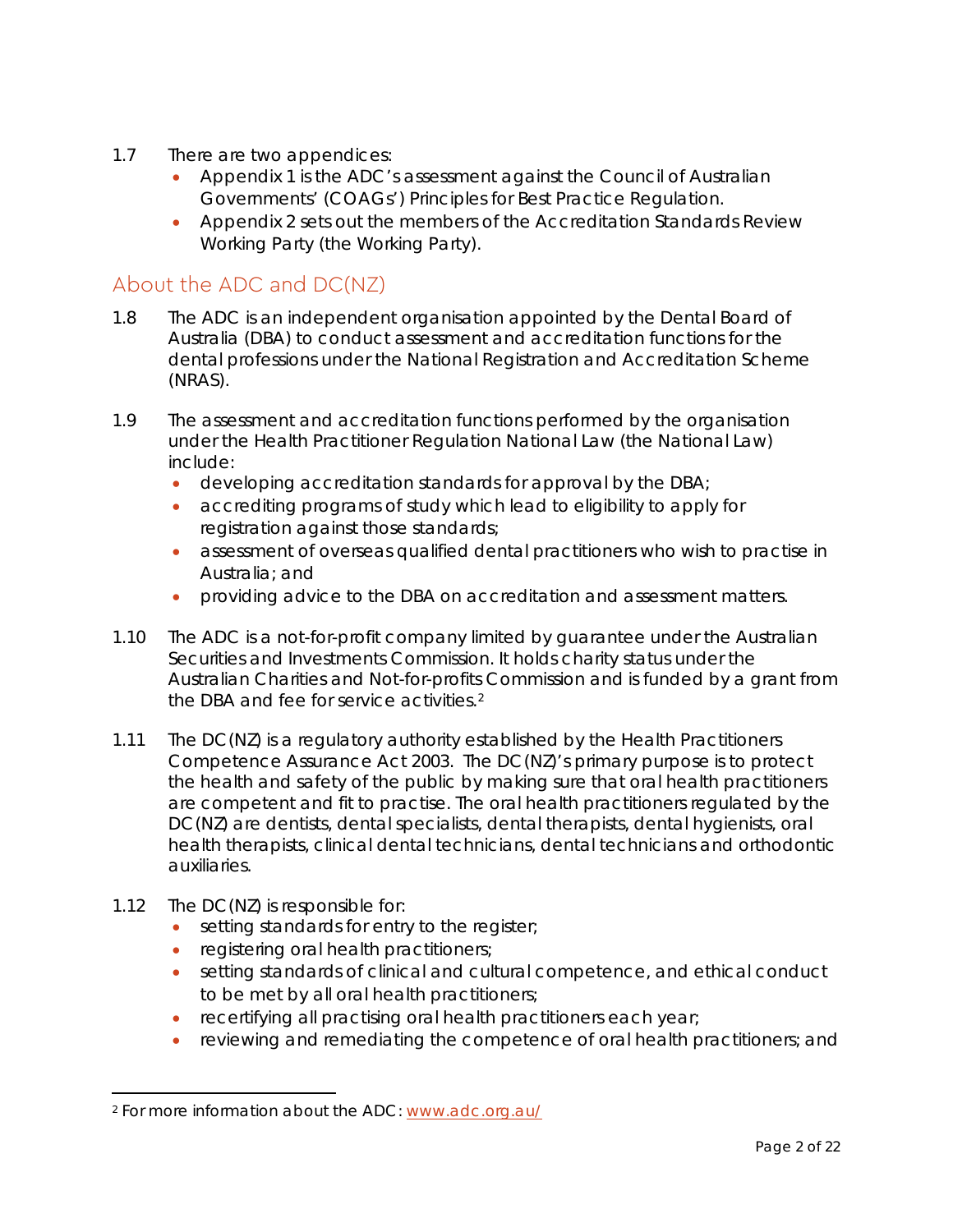• investigating the conduct or health of oral health practitioners where there are concerns about their performance, and taking appropriate action.[3](#page-2-0)

# Consultation questions

- 1.13 Responses to the consultation are welcome from anyone with an interest in the Standards. The below consultation questions are listed to assist stakeholders in responding to this consultation. These questions are not exhaustive and comments on any component of the draft Standards are welcome.
- 1.14 The consultation questions are as follows. Please provide detail in your responses wherever possible.

**Q1**. Do you consider that the draft Standards are at the threshold level required for public safety? (Yes, No, Partly, Do not know)

**Q2.** Do you consider that the draft Standards are applicable across all types of education providers delivering accredited programs? (Yes, No, Partly, Do not know)

**Q3.** Do you agree with the following specific proposals as incorporated in the draft Standards? (Yes, No, Partly, Do not know)

- a. In New Zealand: A dedicated domain in the Standards on cultural competence for Māori and Pacific peoples, and its criteria (Domain **6a** in the draft Standards).
- b. In Australia: A dedicated domain in the Standards on cultural safety for Aboriginal and Torres Strait Islander Peoples and its criteria (Domain **6b** in the draft Standards).
- c. The introduction of a preamble explaining the purpose of the Standards and how they will be used.
- d. An additional criterion requiring programs to ensure students understand the legal, ethical and professional responsibilities of a registered dental practitioner (criterion 1.8 in the draft standards).
- e. Amended criteria to require the involvement of dental consumers in accredited program design, management and quality improvement (criterion 2.2 in the draft Standards).
- f. For internal, external, professional and academic input into program design and development to be combined into one criterion (criterion 2.2 in the draft Standards).

<span id="page-2-0"></span><sup>3</sup> For more information about the DC(NZ): [www.dcnz.org.nz](https://www.dcnz.org.nz/)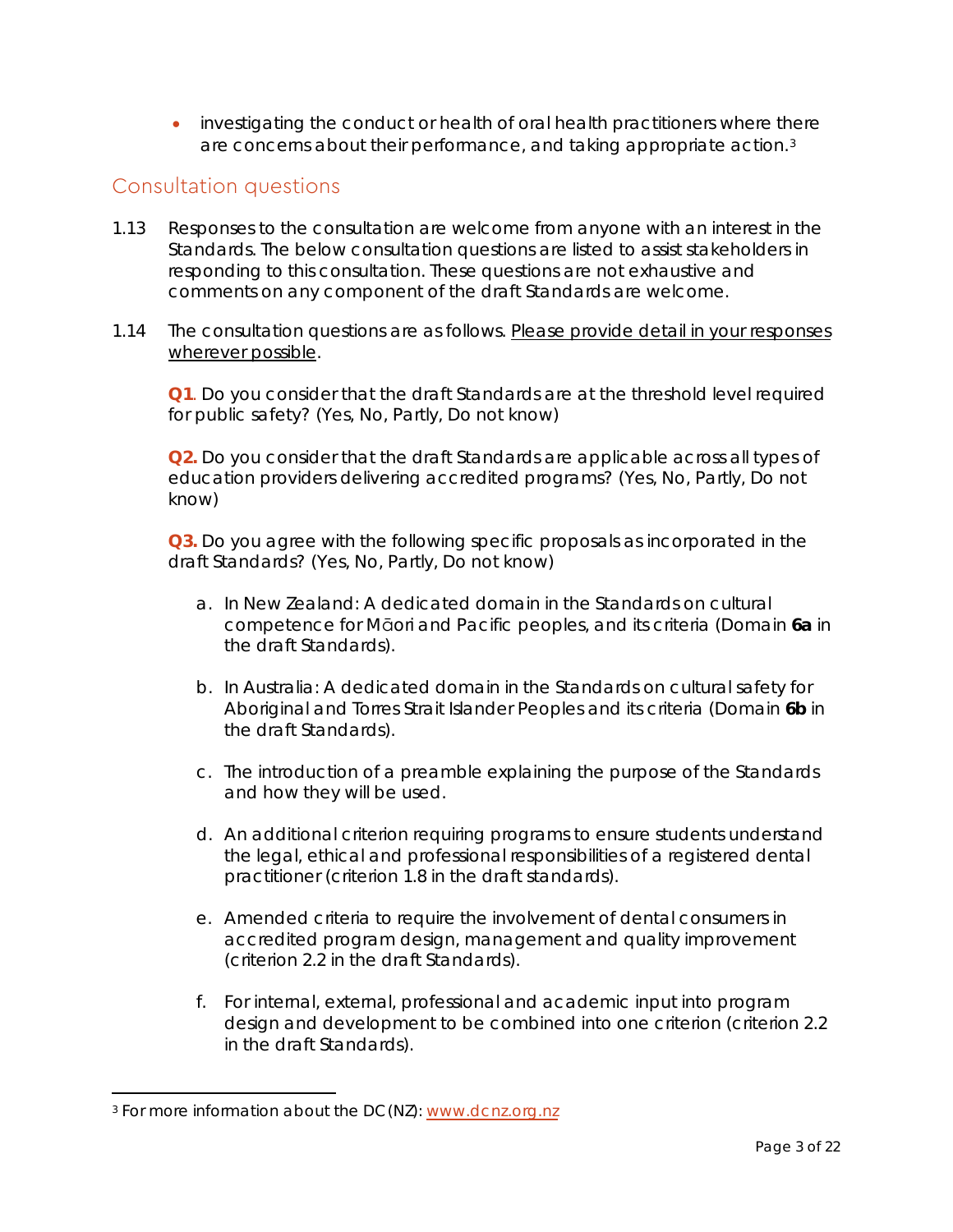- g. The revision of the criteria in Domain 2 Academic governance and quality assurance to clarify that the focus of the Standards is at the program level.
- h. A revised criterion regarding intra- and inter-professional education, replacing criterion 3.6 in the existing Standards.
- i. Amendments to the domain on assessment, including changes to the Standard Statement and to the criteria underneath (Domain 5 in the draft Standards).

**Q4**. Are there any additional Standards that should be added? (Yes, No, Partly, Do not know)

**Q5**. Are there any Standards that should be deleted or reworded? (Yes, No, Partly, Do not know)

**Q6**. Do you have any other comments on the Standards?

#### How to respond to the consultation

- 1.15 To respond to the consultation, please use the following link: https://www.surveymonkey.com/r/Standards\_review\_ADC\_DCNZ\_2020
- 1.16 You can also email your response:
	- For Australian stakeholders to: [accreditation@adc.org.au](mailto:accreditation@adc.org.au)
	- For New Zealand stakeholders to: [consultations@dcnz.org.nz](mailto:consultations@dcnz.org.nz)
- 1.17 The deadline for completed responses to the survey is **20 April 2020** at **5pm AEST**.
- 1.18 Individual survey responses will be published, as will a summary of the responses received. Published submissions will include the names of the respondent and/or organisation making the submission.
- 1.19 The ADC and DC(NZ) will not place on our websites, or make available to the public, submissions containing offensive or defamatory comments or submissions outside the scope of the subject of this consultation. All personal contact details will be removed from submissions before publication.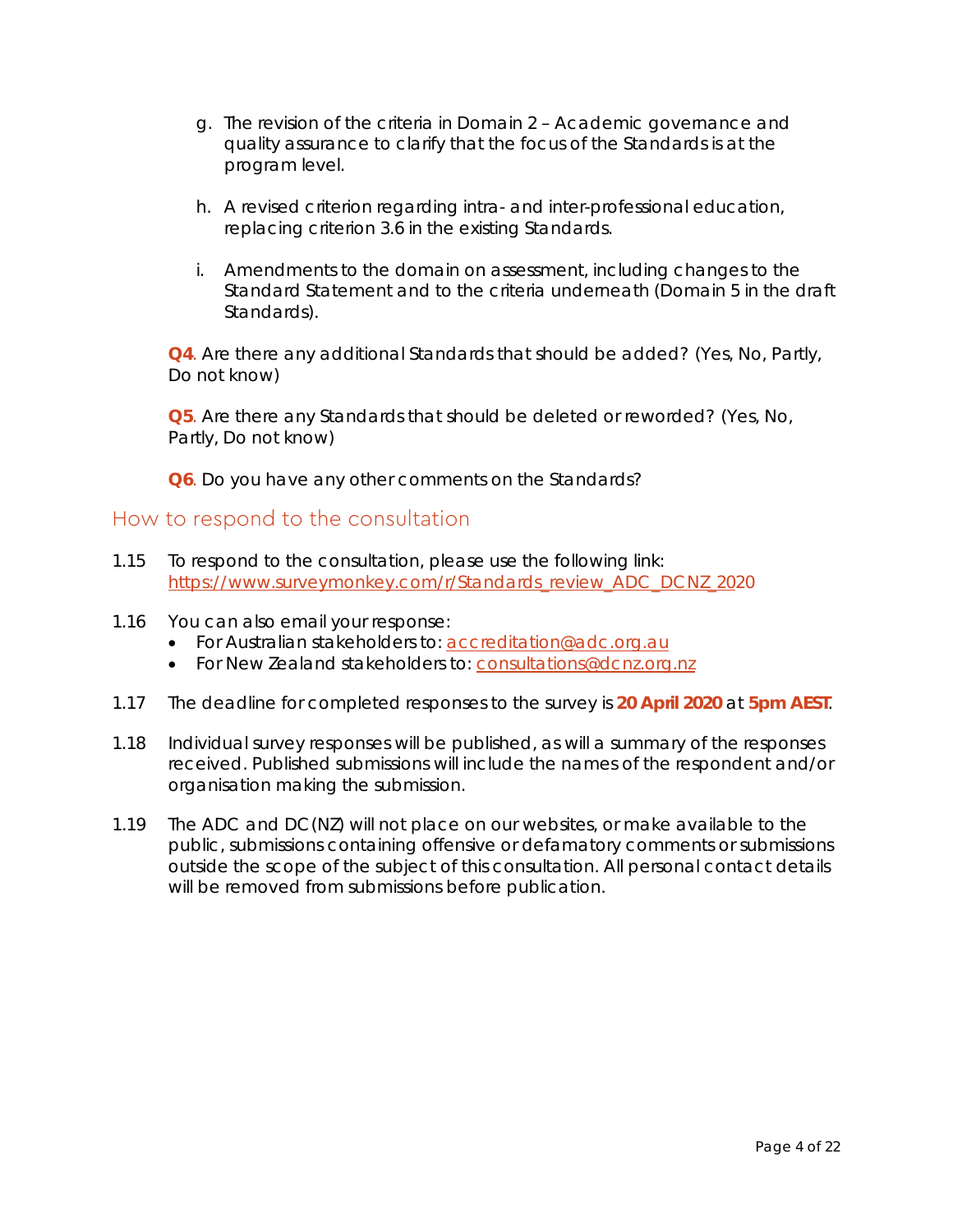# 2. About the Accreditation Standards

## Structure of the current Accreditation Standards

- 2.1 The Standards, as currently worded, comprise five Domains:
	- 1. Public safety
	- 2. Academic governance and quality assurance
	- 3. Program of study
	- 4. The student experience
	- 5. Assessment.
- 2.2 These are supported by a Standard Statement that articulates the key purpose of the Domain. Each Standard Statement is supported by multiple criteria.
- 2.3 The criteria are indicators that set out what is expected of an accredited program in order to meet each Standard Statement.
- 2.4 The criteria are **not** sub-standards assessed individually. When assessing a program, regard is given as to whether each criterion is addressed, but the ADC and DC(NZ) take an on-balance view of whether the evidence presented demonstrates that a particular Standard is met.
- 2.5 **The Standards are outcomes focused**. The Standards, deliberately, do not specify a number of clinical or teaching hours, or prescribe an educational approach, or define curricula. It is for the provider to show how the program meets the Standards and prepares dental graduates to practise safely and ethically.
- 2.6 New programs and established programs are assessed against the same Standards, although the assessment may be varied according to the circumstances of the provider.

# Application of the Standards

- 2.7 The Standards must apply to programs that lead to all divisions of dental practitioner registration (dentist, dental specialist, dental hygienist, dental therapist, dental prosthetist/clinical dental technician, and oral health therapist), as well as programs that lead to endorsement in Australia. The Standards must also apply across all level of programs (e.g. Bachelor level, Master's level, Advanced Diploma and Fellowship), which are offered by a variety of different education provider types, such as universities, TAFEs and specialist colleges.
- 2.8 Each different type of education provider has different structures, different reporting relationships, and ways to provide students with the clinical experiences necessary to demonstrate they have achieved the professional competencies.
- 2.9 The focus of accreditation is on how a program can demonstrate it prepares students to be safe and competent practitioners. It is the responsibility of each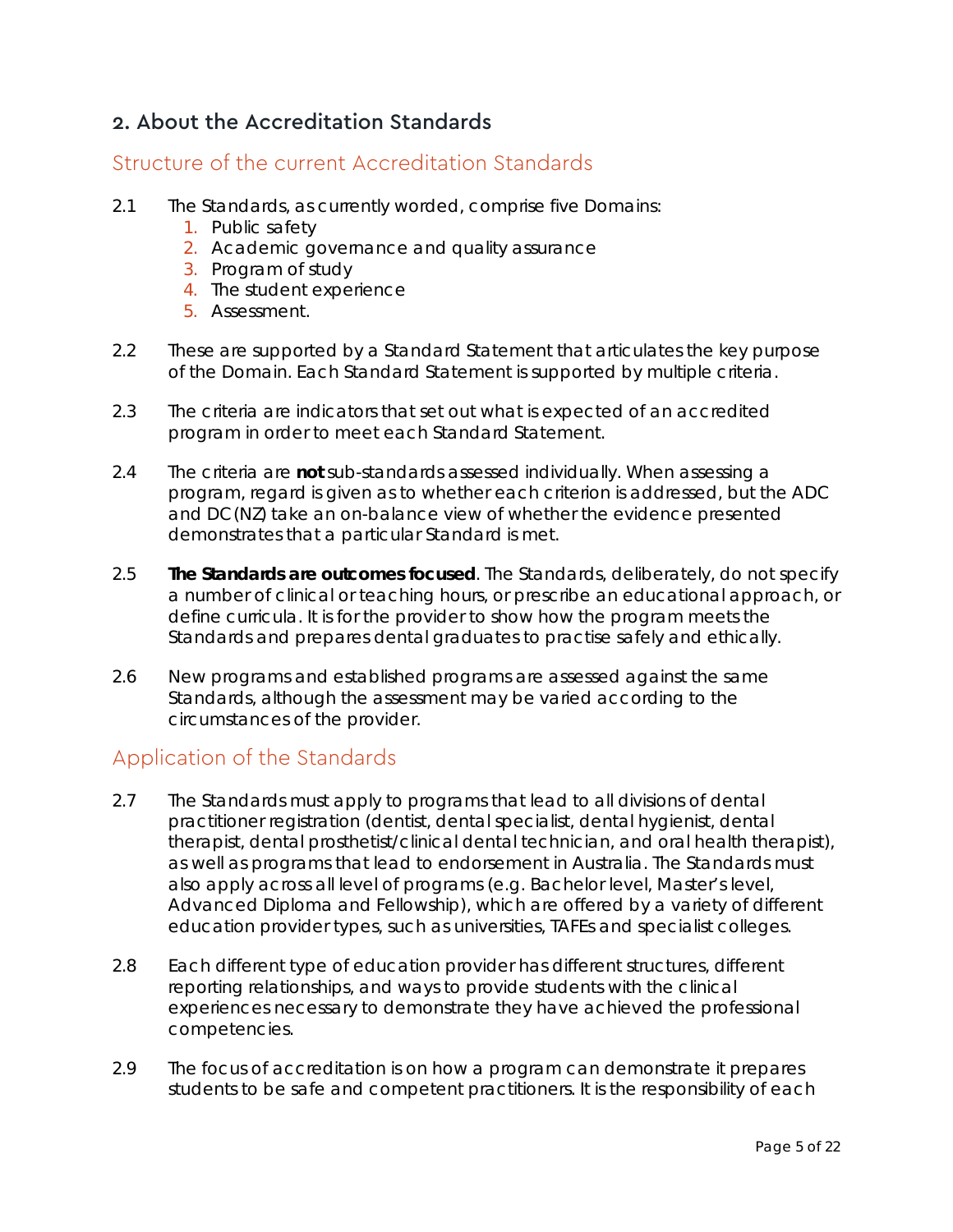education provider to determine and to be able to demonstrate how the program seeking accreditation provides its graduates with the skills required for practice, as outlined in the relevant statement of professional competencies.

2.10 The professional competencies are referenced in the Standards and outline what is expected of a newly qualified practitioner within that division of registration. **The professional competencies are important reference documents used in the accreditation process, but they do not form part of this consultation process**.

#### 3. About the review

- 3.1 The Standards were last reviewed between 2013 and 2014. The existing Standards represented a significant change. For the first time, a single set of Standards was published, replacing four previous sets of standards. The number of Standards was rationalised, with an outcomes-focused approach adopted.
- 3.2 Since their publication, the Standards have been well received by stakeholders and have been adopted in full or in part by other accreditation bodies in Australia and New Zealand.
- 3.3 At the commencement of this review, several 'focus areas' were identified in relation to external influences and/or feedback from stakeholders. Changes are proposed to the Standards in each of these areas. The focus areas were:
	- Aboriginal, Torres Strait Islander and Māori Peoples health outcomes;
	- consumer involvement;
	- inter-professional learning and practice; and
	- assessment.<sup>[4](#page-5-0)</sup>
- 3.4 To inform the focus of the review, a wide range of stakeholders were engaged including education providers, professional associations, students and ADC and DC(NZ) assessors.
- 3.5 The review included the following steps:
	- Benchmarking the existing Standards against other relevant standards nationally and internationally.
	- Meeting with stakeholders to seek feedback on the Standards.
	- A stakeholder survey to seek feedback on the existing Standards, including how they are working and how they might be improved. This

<span id="page-5-0"></span> <sup>4</sup> ADC/DC(NZ) (2019). Review of the ADC/DC(NZ) Accreditation standards – stakeholder feedback survey.

[https://www.adc.org.au/sites/default/files/Media\\_Libraries/Accreditation\\_Standards\\_Review/Sta](https://www.adc.org.au/sites/default/files/Media_Libraries/Accreditation_Standards_Review/Stakeholder_feedback_survey_covering_paper_FINAL.pdf) [keholder\\_feedback\\_survey\\_covering\\_paper\\_FINAL.pdf](https://www.adc.org.au/sites/default/files/Media_Libraries/Accreditation_Standards_Review/Stakeholder_feedback_survey_covering_paper_FINAL.pdf)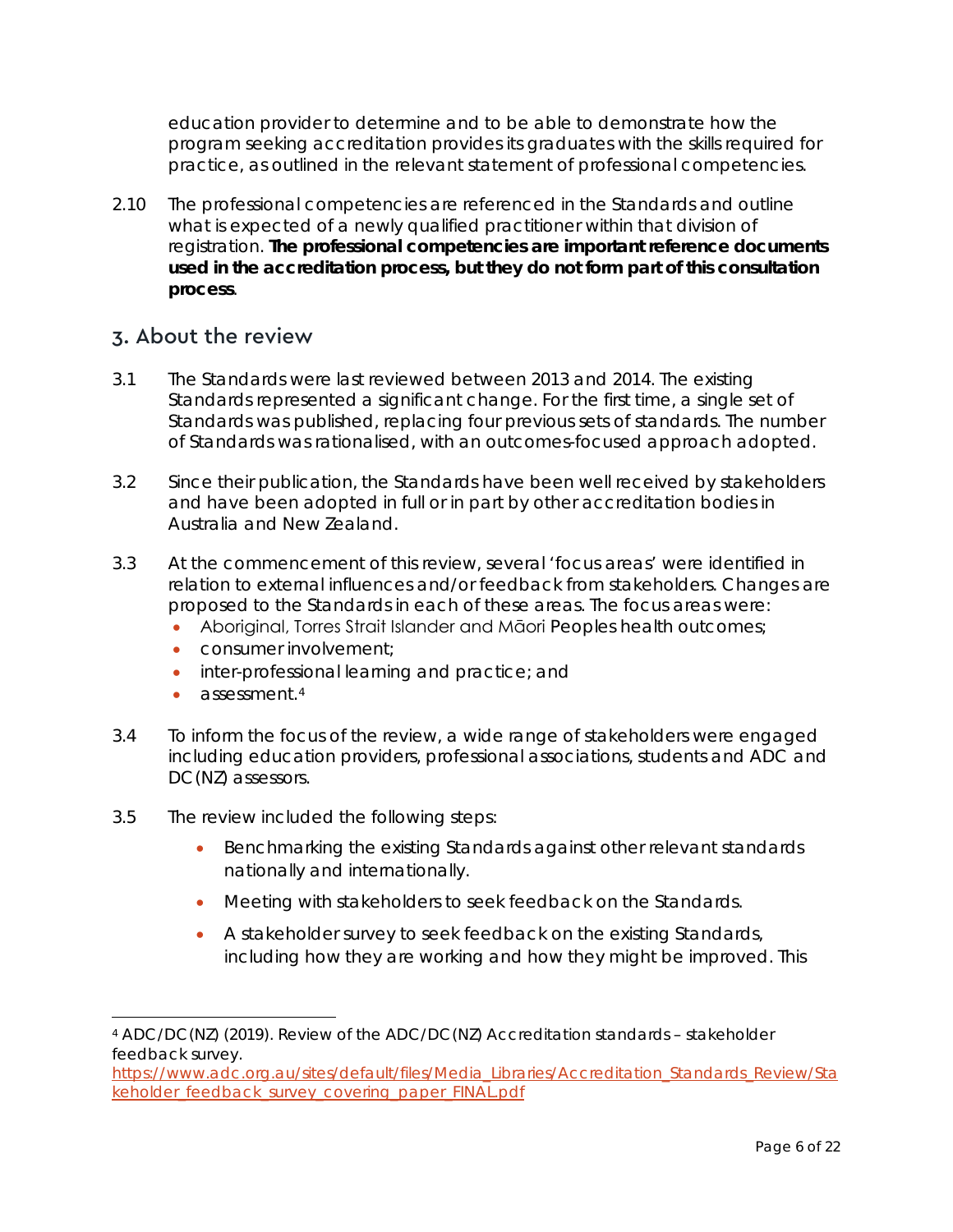included feedback on the focus areas outlined above. In total, 89 responses were received.

- The Working Party was convened to provide expert advice about possible changes to the Standards. The results of the benchmarking, stakeholder survey, and stakeholder engagement informed the work plan of the Working Party and the changes proposed to the Standards. A list of the Working Party members is provided in Appendix 2.
- 3.6 The ADC and DC(NZ) are consulting with a broad range of stakeholder groups on the proposed changes to the Standards. The responses received will help to refine the proposed changes and ensure the Standards remain fit for purpose.
- 3.7 Following the closure of the consultation period, changes to the Standards will be refined, taking into consideration the responses received. The revised Standards will then be considered by the ADC and DC(NZ). In accordance with the National Law in Australia, once the Standards are endorsed by the ADC, they must then be submitted to the DBA for approval. In New Zealand, the DC(NZ) is responsible for approving the Standards.
- 3.8 If the DBA and DC(NZ) approve the revised Standards, they will then be published. If approved according to the above timeline, the revised Standards are anticipated for release in mid-2020, coming into force from 1 January 2021. The ADC and the DC(NZ) will keep stakeholders updated of the implementation timelines.

### 4. Proposed changes to the Standards

- 4.1 The results of the initial stakeholder survey and early consultation indicate that the Standards are working well and that substantial changes to content or structure are unlikely to be necessary. Many of the changes proposed are minor in nature and aim to ensure clarity and ease of use of the Standards.
- 4.2 This section provides information about the more significant changes proposed.

# Cultural safety and cultural competence

4.3 The existing Standards have a criterion which states:

'Cultural competence is integrated within the program and clearly articulated as required disciplinary learning outcomes: this includes Aboriginal, Torres Strait Islander and Māori cultures. (3.10)'

4.4 In the stakeholder survey views were sought on the proposal for a dedicated domain on cultural safety / cultural competence. A dedicated domain and associated criteria increases the expectations on education providers to have regard for cultural safety / cultural competence as is it relates to Aboriginal and Torres Strait Islander Peoples in Australia and Māori in New Zealand. The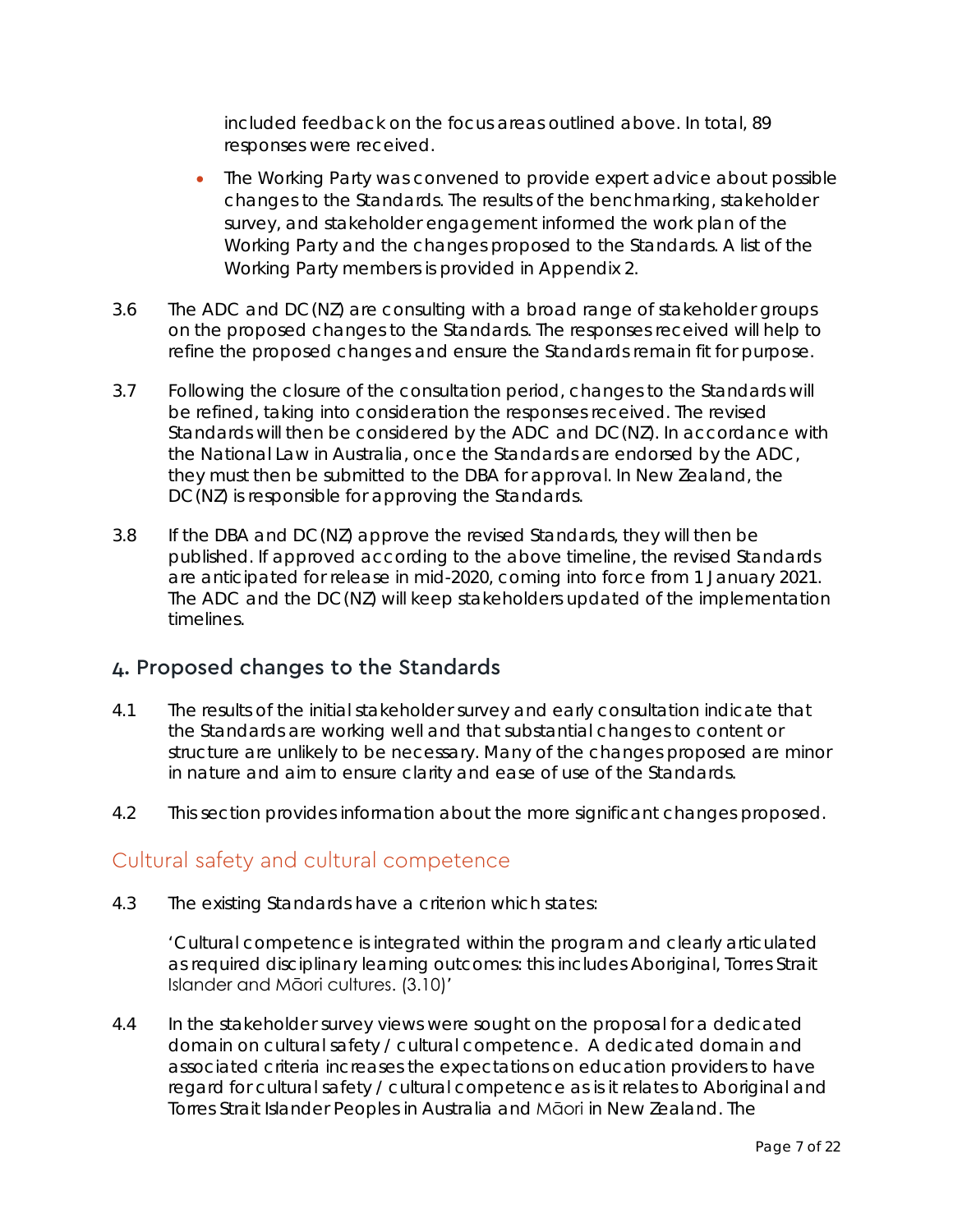proposed changes focus ADC and DC(NZ) assessors on ensuring graduates of accredited programs are prepared to help address the disparities in health outcomes as detailed later in this section.

- 4.5 To recognise the unique connection to place, histories and cultures of Aboriginal and Torres Strait Islander Peoples in Australia and Māori within New Zealand, and the respective legal and regulatory environments of each jurisdiction, specific Standards for Australia and New Zealand are proposed.
- 4.6 A dedicated domain of the Standards is proposed for programs seeking accreditation in Australia, focused on cultural safety for Aboriginal and Torres Strait Islander Peoples. In New Zealand, a dedicated domain of the Standards focused on cultural competence for Māori and Pacific peoples is proposed.
- 4.7 The criteria under each domain have been developed to be as consistent with each other as possible, whilst recognising jurisdictional differences relating to context and language.
- 4.8 The broader context of cultural competence is proposed to be retained in an updated criterion 3.10 (now 3.9 in the draft Standards). The proposed criterion states:

'Cultural competence is articulated clearly, integrated in the program and assessed, to ensure students are equipped to provide care to diverse groups and populations.'

- 4.9 The 2016 Australian census reported that nearly half (49 per cent) of Australians were born overseas (first generation Australian) or one or both parents were born overseas (second generation Australian)<sup>5</sup>. The 2016 census also reported that 21 per cent of Australians spoke a language other than English at home and that there were over 300 separately identified languages spoken. Given this diversity, it is important that dental practitioners are prepared to communicate effectively within the communities they serve, including those for which English is a second language.
- 4.10 Based on the 2018 New Zealand census data, around 28 per cent of the population usually resident in New Zealand were born outside of New Zealand.<sup>[6](#page-7-1)</sup> The 2015 DC(NZ) workforce analysis indicated about 23 per cent of the registered oral health practitioners in New Zealand obtained their primary qualification overseas. Thirty per cent of new registrants in New Zealand during the 2018/19 period were qualified overseas. Given the broad diversity within both the New Zealand population and dental team members, cultural competence is becoming increasingly important to ensure effective and culturally safe treatment and practice environments.

<span id="page-7-0"></span> <sup>5</sup> Australian Bureau of Statistics, ' Media Release - Census reveals a fast changing, culturally diverse nation', 27 June 2019, Available at <https://www.abs.gov.au/>

<span id="page-7-1"></span><sup>6</sup> [https://www.stats.govt.nz/assets/Uploads/2018-Census-totals-by-topic/Download-data/2018](https://www.stats.govt.nz/assets/Uploads/2018-Census-totals-by-topic/Download-data/2018-census-totals-by-topic-national-highlights.xlsx) [census-totals-by-topic-national-highlights.xlsx](https://www.stats.govt.nz/assets/Uploads/2018-Census-totals-by-topic/Download-data/2018-census-totals-by-topic-national-highlights.xlsx)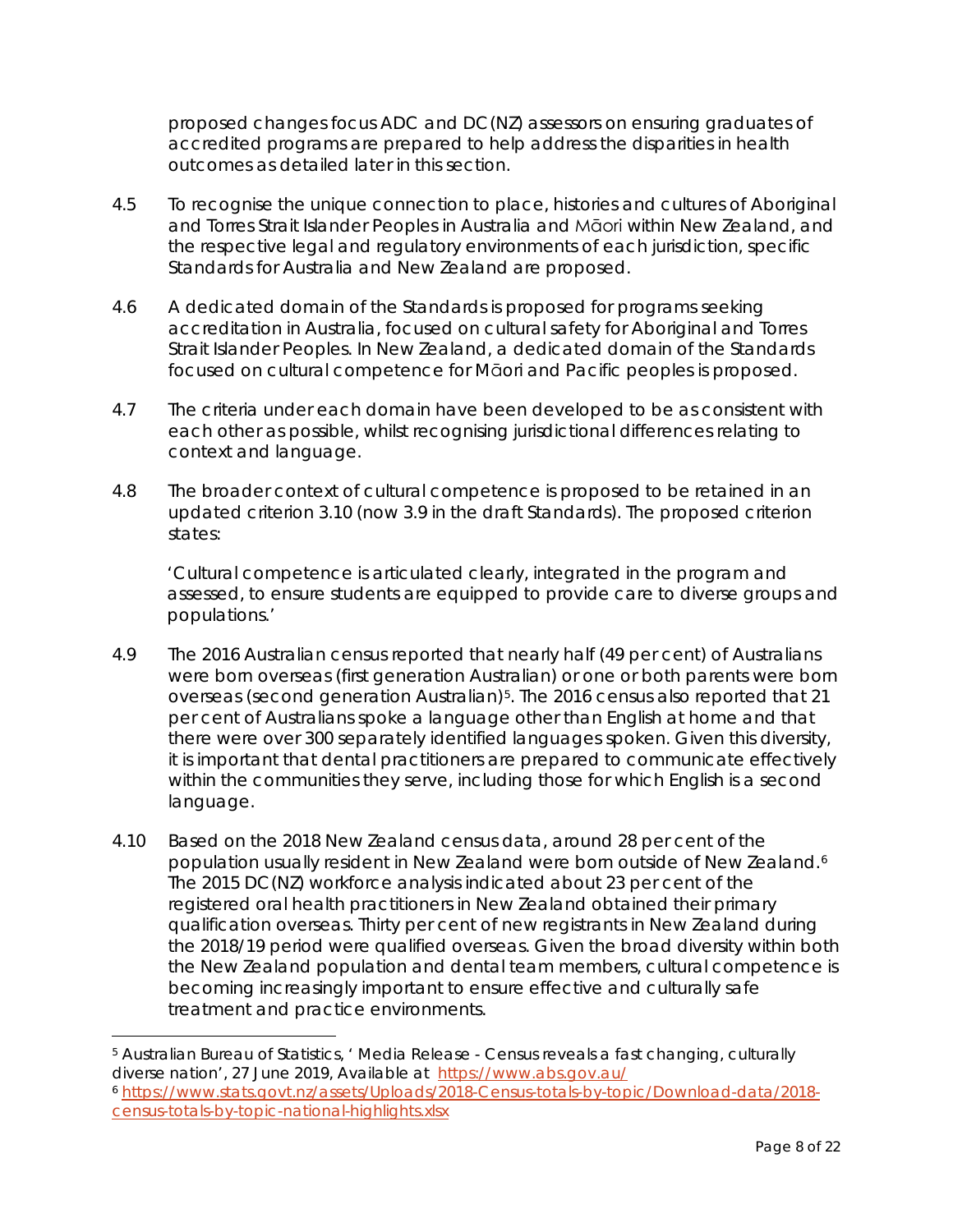4.11 The following provides a brief overview of the context and proposal in each jurisdiction as it relates to cultural safety / cultural competence related to Aboriginal and Torres Strait Islander Peoples in Australian and Māori and Pacific Peoples in New Zealand.

#### Australia

- 4.12 The Closing the Gap strategy in Australia was first developed in 2008 and is a Commonwealth Government initiative that aims to close the gap in health and other outcomes between Aboriginal and Torres Strait Islander Peoples and non-Indigenous Australians. Whilst recent reports indicate there has been some progress, most targets remain unachieved. As an example, life expectancy for Aboriginal and Torres Strait Islander Peoples is approximately eight years less than for non-Indigenous Australians. This gap remains larger in remote and very remote areas.[7](#page-8-0)
- 4.13 Several mechanisms have been identified to help address these disparities in health outcomes, which remain a focus of health services and government agencies.
- 4.14 Australian governments (state, territory and federal) have recently consulted on changes to the National Law through the COAG Health Council. The amendments consulted on include:
	- an additional guiding principle of the National Registration and Accreditation Scheme (NRAS) to foster cultural safety of Aboriginal and Torres Strait Islander Peoples; and
	- an additional objective to address health disparities between Aboriginal and Torres Strait Islander Peoples and non-Indigenous Australians.
- 4.15 The rationale for these proposed reforms to the National Law includes:
	- addressing the lack of progress in addressing gaps in health disparities,
	- improving the under-representation of Aboriginal and Torres Strait Islander Peoples in the health workforce, and
	- embedding culturally-safe practices in the health services provided by non-Indigenous health practitioners thereby increasing the likelihood of culturally safe clinical care.<sup>[8](#page-8-1)</sup>
- 4.16 The consultation document to the National Law changes makes clear that such amendments (accepted in principle by the COAG Health Council at its 31

<span id="page-8-0"></span> <sup>7</sup> Australian Government (2019). Closing the Gap. Report 2019. <https://ctgreport.niaa.gov.au/sites/default/files/ctg-report-20193872.pdf?a=1>

<span id="page-8-1"></span><sup>8</sup> COAG Health Council (2018). Regulation of Australia's health professions: keeping the National Law up to date and fit for purpose. A consultation paper.

[http://www.coaghealthcouncil.gov.au/Portals/0/Regulation%20of%20Australias%20health%20pr](http://www.coaghealthcouncil.gov.au/Portals/0/Regulation%20of%20Australias%20health%20professions_Keeping%20the%20National%20Law%20up%20to%20date%20and%20fit%20for%20purpose%20FINAL.pdf) [ofessions\\_Keeping%20the%20National%20Law%20up%20to%20date%20and%20fit%20for%20purp](http://www.coaghealthcouncil.gov.au/Portals/0/Regulation%20of%20Australias%20health%20professions_Keeping%20the%20National%20Law%20up%20to%20date%20and%20fit%20for%20purpose%20FINAL.pdf) [ose%20FINAL.pdf](http://www.coaghealthcouncil.gov.au/Portals/0/Regulation%20of%20Australias%20health%20professions_Keeping%20the%20National%20Law%20up%20to%20date%20and%20fit%20for%20purpose%20FINAL.pdf)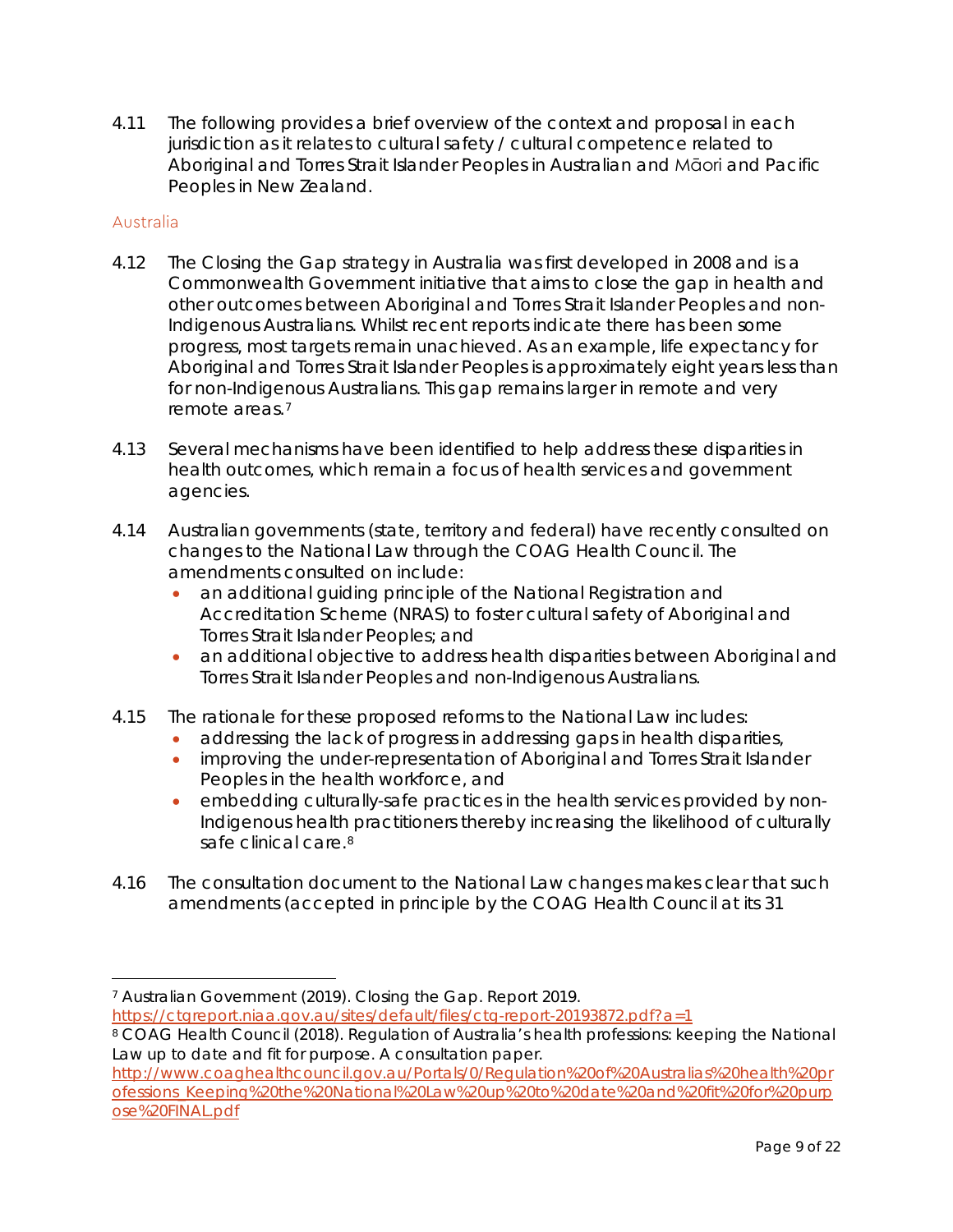October-1 November 2019 meeting<sup>9</sup>) will ensure that cultural safety is embedded in registration and accreditation standards for each health profession to help address health disparities. The changes to the Standards as proposed are aligned to these objectives.

- 4.17 There is also an under-representation of students identifying as Aboriginal and Torres Strait Islander in dental practitioner programs as reported in the Health Professions Accreditation Collaborative Forum (HPACF) project - *The role of accreditation in improving Aboriginal and Torres Strait Islander health outcomes project*[10](#page-9-1). Given that one of the ways identified to reduce the disparities in health outcomes is to increase Aboriginal and Torres Strait Islander participation in the health workforce, it is important that the Standards make clear that program providers must offer a culturally safe learning environment for students to improve retention and completion. This will help give effect to the strategy to reduce the gap.
- 4.18 The terminology adopted in the proposed Standards has been given specific consideration. The terminology as proposed for the assessment of Australian programs is consistent with the Australian Health Practitioner Regulation Agency's (AHPRA's) Aboriginal and Torres Strait Islander Health Strategy Group Statement of Intent and the shared definition of cultural safety.
- 4.19 As advised in the Aboriginal and Torres Strait Islander Health Strategy Group December 2019 Communique:

'By using terminology that can be applied across the NRAS Scheme, it is envisaged that similar approaches to accreditation standards could be adopted by other accrediting bodies.'[11](#page-9-2)

#### New Zealand

- 4.20 In New Zealand, poor outcomes for Māori have been a perennial concern for successive governments and for generations of whānau (family), hapū (kinship group) and iwi (extended kinship group) who experience(d) these outcomes. One defining characteristic of New Zealand's history is its continued failure to lift Māori outcomes across a wide range of areas - including health and wellbeing.
- 4.21 The signing of Te Tiriti o Waitangi The Treaty of Waitangi in 1840 led to a series of events that fundamentally changed the landscape for Māori. From the nineteenth century onwards, it resulted in Māori having to adapt to a new set of values, beliefs, language and customs.

<span id="page-9-0"></span> <sup>9</sup> COAG Health Council (2019). Communique - 31 October – 1 November 2019. [https://www.coaghealthcouncil.gov.au/Portals/0/CHC%20Communique\\_Final\\_31%20Oct%201%](https://www.coaghealthcouncil.gov.au/Portals/0/CHC%20Communique_Final_31%20Oct%201%20Nov%20meeting_Issued%20011119.pdf) [20Nov%20meeting\\_Issued%20011119.pdf](https://www.coaghealthcouncil.gov.au/Portals/0/CHC%20Communique_Final_31%20Oct%201%20Nov%20meeting_Issued%20011119.pdf)

<span id="page-9-1"></span><sup>&</sup>lt;sup>10</sup> HPACF (2019). The role of accreditation in improving Aboriginal and Torres Strait Islander health outcomes.<https://www.adc.org.au/Publications-and-forms/Corporate-Publications>

<span id="page-9-2"></span><sup>11</sup> AHPRA (2019). A consistent baseline definition of cultural safety for the National Scheme. [https://www.ahpra.gov.au/documents/default.aspx?record=WD19%2f29396&dbid=AP&chksum](https://www.ahpra.gov.au/documents/default.aspx?record=WD19%2f29396&dbid=AP&chksum=mzhNlwXd6g%2fBK3rOTWGzTg%3d%3d) [=mzhNlwXd6g%2fBK3rOTWGzTg%3d%3d](https://www.ahpra.gov.au/documents/default.aspx?record=WD19%2f29396&dbid=AP&chksum=mzhNlwXd6g%2fBK3rOTWGzTg%3d%3d)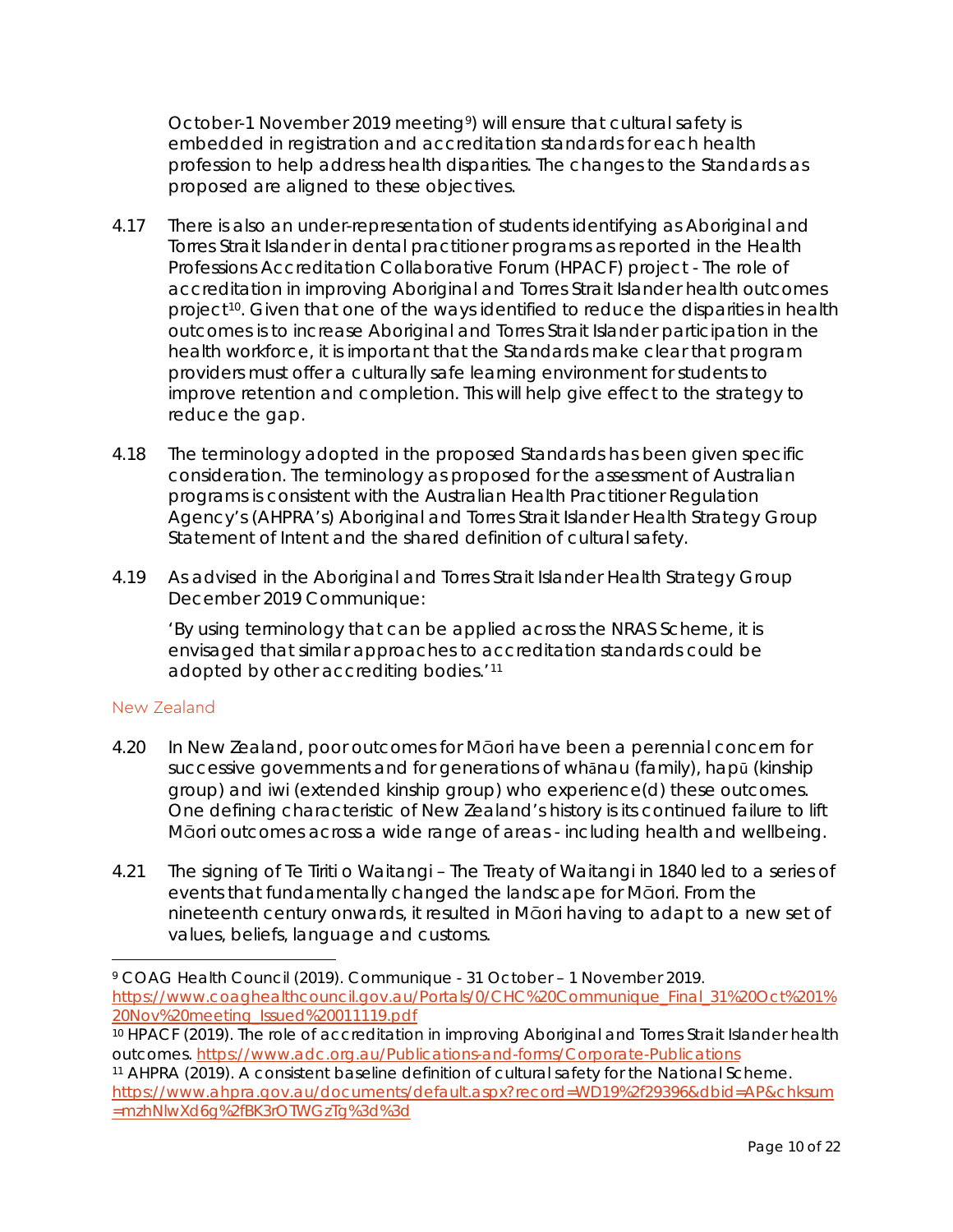- 4.22 Today, there is a strong interest in New Zealand to successfully embrace biculturalism. At the same time, the country is experiencing increased multicultural diversity that brings new experiences, perspectives, cultural values and expectations. For New Zealand, both are critical for a shared future. Just as critical, both will require a significant increase in social acceptance and tolerance of difference and diversity.
- 4.23 Although Māori share a common language and customs, Māori people are not a homogenous group. Perspectives, experiences and attitudes vary between individuals, families and their wider communities. The same can be said of Māori views of health and wellbeing, which are informed by life experiences, the impact of disparity and inequitable access to resources and the opportunities that form the foundation of good health and wellbeing. For Māori, one size, one perspective, one approach, one answer, does not fit all.
- 4.24 Traditional Western models of thinking have not delivered on their promises of wellbeing for Māori. It can even be argued that the failure to improve Māori outcomes is largely due to a persistent failure of successive governments to consider sufficiently issues and the implications of change from a Māori worldview. The challenge for New Zealand is to understand what drives these outcomes, how they contribute (un)consciously to these outcomes and how health and therefore tertiary educational providers and institutions, and other sectors can support Māori to aspire to and realise their own good health and wellbeing.
- 4.25 In New Zealand, the place of Māori as the Indigenous people is given effect through the Treaty of Waitangi and the resultant special relationship between Māori and the Crown as Treaty partners. Alongside this relationship, is the recognition of the continually growing diversity of peoples and groups within New Zealand society.
- 4.26 The New Zealand Ministry of Health's Pacific Health Action Plan acknowledges that on a population basis, Pacific communities experience poor health outcomes in New Zealand. Pacific health status remains unequal with non-Pacific across almost all chronic and infectious diseases.[12](#page-10-0) The Ministry of Health's 2009 oral health survey reported both Māori and Pacific children and adolescents aged 2–17 years had poorer oral health care access. Additionally, worse oral health outcomes were experienced by Māori and Pacific children and adolescents, and children and adolescents living in areas of higher socioeconomic deprivation.<sup>[13](#page-10-1)</sup>

<span id="page-10-0"></span> <sup>12</sup> [https://www.health.govt.nz/publication/ala-moui-pathways-pacific-health-and-wellbeing-](https://www.health.govt.nz/publication/ala-moui-pathways-pacific-health-and-wellbeing-2014-2018)[2014-2018](https://www.health.govt.nz/publication/ala-moui-pathways-pacific-health-and-wellbeing-2014-2018)

<span id="page-10-1"></span><sup>13</sup> [https://www.health.govt.nz/publication/our-oral-health-key-findings-2009-new-zealand-oral](https://www.health.govt.nz/publication/our-oral-health-key-findings-2009-new-zealand-oral-health-survey)[health-survey](https://www.health.govt.nz/publication/our-oral-health-key-findings-2009-new-zealand-oral-health-survey)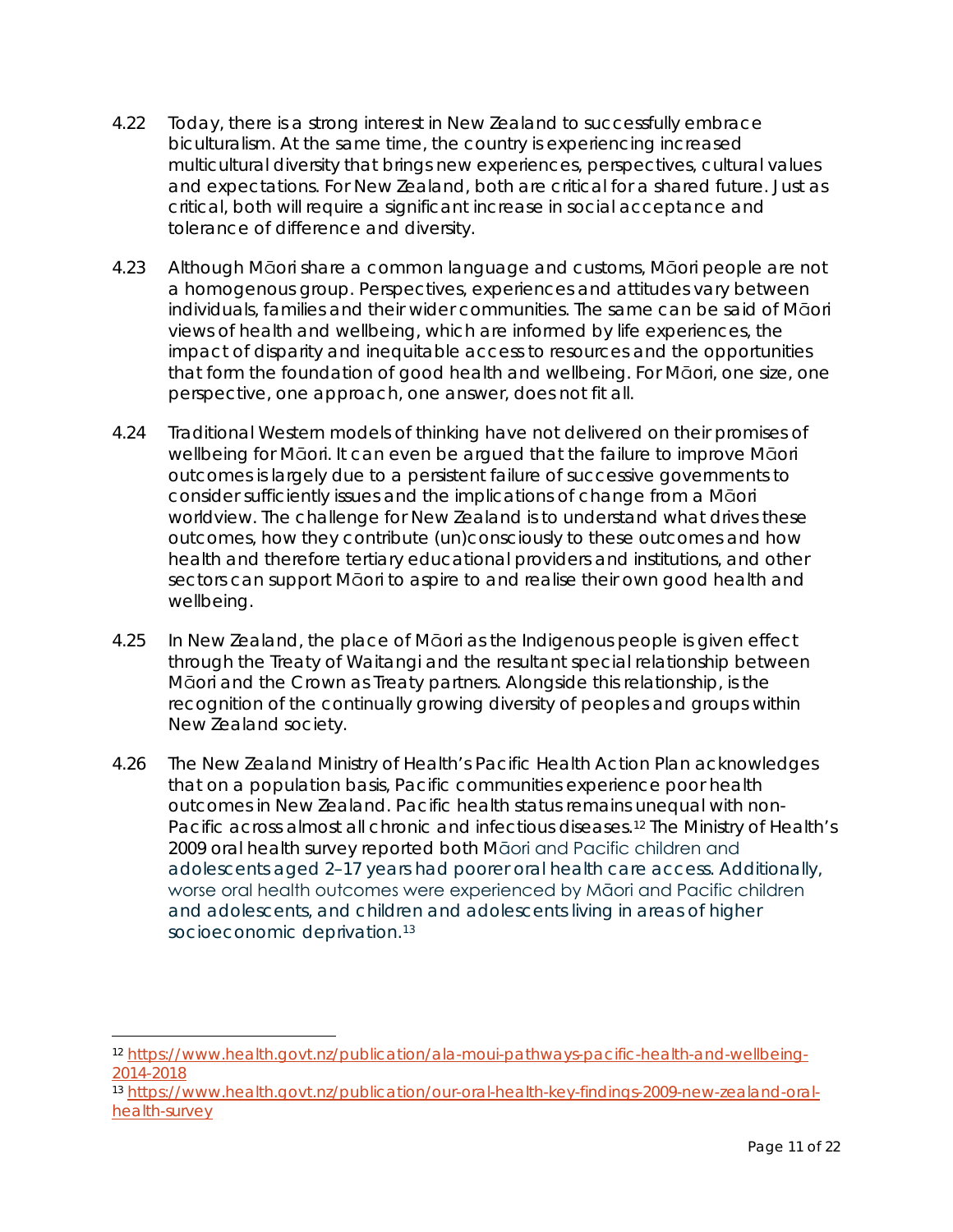- 4.27 Including Pacific Peoples into the cultural competence standard for New Zealand dental programs acknowledges oral health practitioners' role to improve oral health outcomes for pacific communities in New Zealand.
- 4.28 The term 'cultural competence' is used in the *Health Practitioners Competence Assurance Act* 2003, regulating health practitioners in New Zealand. Cultural safety is not specifically defined.<sup>14</sup>
- 4.29 In the New Zealand context, considerable debate and thinking about cultural responsiveness to Māori health and wellbeing has taken place over an extensive period of time. Both the debate and the testing of different ideas, models and regulatory approaches has led to the development of two broad schools of thought about health and wellbeing through a cultural lens:
	- *cultural safety* usually viewed from the patient, and their family's, perspective. Key questions are asked about whether the patient, and their family's, experience of the treatment received was delivered in a way that acknowledge and encompassed their cultural considerations.
	- *cultural competence* usually viewed from the practitioner's perspective. Key questions are asked about how the practitioner's values, beliefs, attitudes and experiences influence and impact the practitioner's interaction with and treatment of a patient, and their family, with different values, beliefs, attitudes and experiences from their own.
- 4.30 This means that both models, cultural safety and cultural competence, have relevance and validity in the way that biculturalism and multiculturalism is acknowledged and being addressed in New Zealand.
- 4.31 For health regulators, it is a question of choosing the focus which best suits each regulator's approach to health and wellbeing outcomes for Māori and other groups and it is conceivable that the right focus could be a new or hybrid approach to cultural safety and cultural competence.
- 4.32 The DC(NZ) definition of cultural competence specifically recognises cultural diversity and acknowledges that culture includes gender, spiritual beliefs, sexual orientation, lifestyle, beliefs, age, social status and perceived economic worth. [15](#page-11-1)

# Consumer / patient involvement

4.33 The existing Standards include the following criterion:

<span id="page-11-0"></span><sup>&</sup>lt;sup>14</sup> Section 118 of the Act sets out the functions of the regulatory authorities under the Act including i) 'to set standards of…cultural competence (including competencies that will enable effective and respectful interaction with Māori).'

<span id="page-11-1"></span><sup>15</sup> Dental Council (New Zealand) (2008). Cultural competence practice standard. [https://www.dcnz.org.nz/assets/Uploads/Practice-standards/Statement-on-cultural](https://www.dcnz.org.nz/assets/Uploads/Practice-standards/Statement-on-cultural-competence.pdf)[competence.pdf](https://www.dcnz.org.nz/assets/Uploads/Practice-standards/Statement-on-cultural-competence.pdf)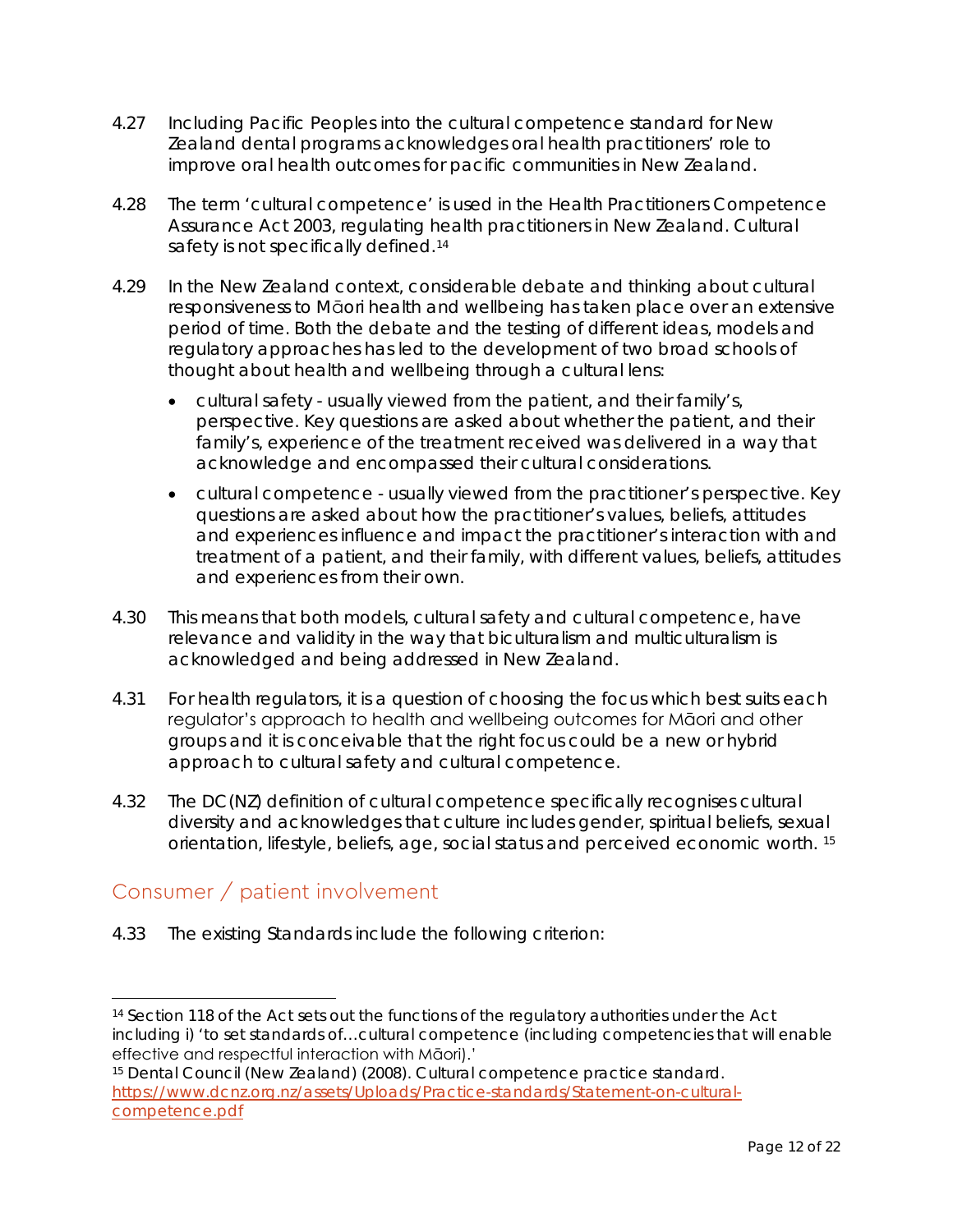'There is relevant external input to the design and management of the program, including from representatives of the dental professions. (2.3)'

- 4.34 The criterion specifically refers to the involvement of the dental professions but does not include the consumer – those that use the services of dental practitioners.
- 4.35 The final report of the Accreditation Systems Review (ASR)<sup>[16](#page-12-0)</sup> published in 2018 recommends the following:

'Accreditation standards should include a consistent requirement that education providers demonstrate the involvement of consumers in the design of education and training programs, as well as demonstrate that the curricula promote patient-centred health care.'

- 4.36 Benchmarking of the existing Standards to other national and international comparators highlighted that there is variation in how other accrediting bodies require patients or consumers to be involved in program design and delivery. Overall, where consumers, or equivalent, are mentioned in standards, the requirement is for involvement in quality assurance and/or quality improvement of programs. This includes requirements to gather consumer feedback to monitor, evaluate and improve programs, and consumers providing input into the development and review of curricula.
- 4.37 Accreditation bodies are increasingly expected to demonstrate how they have engaged with consumers as the end recipients of care provided by registered health professionals. In Australia, the discussion paper of the ASR concluded:

'[Consumers]…as end-users of the system, have a right and responsibility to participate in the development and execution of the accreditation standards and processes to ensure the future health workforce is flexible and responsive in meeting the evolving needs of the community.'[17](#page-12-1)

4.38 In Australia and New Zealand, the existing Standards could be argued to be out of step with other accreditation bodies whose standards are more explicit in different ways, about the need to involve consumers, particularly in providing input into the design, management and quality improvement of the program.

<span id="page-12-1"></span><https://www.coaghealthcouncil.gov.au/Portals/0/ASReview%20FINAL%20Report.pdf> <sup>17</sup> Woods, M. (2017). Independent review of accreditation systems within the National Registration and Accreditation Scheme for health professions. Discussion paper. [https://www.coaghealthcouncil.gov.au/Portals/0/Accreditation%20Systems%20Review/Accredit](https://www.coaghealthcouncil.gov.au/Portals/0/Accreditation%20Systems%20Review/Accreditations%20Review%20Discussion%20Paper%2027%20Feb%202017_1.pdf) [ations%20Review%20Discussion%20Paper%2027%20Feb%202017\\_1.pdf](https://www.coaghealthcouncil.gov.au/Portals/0/Accreditation%20Systems%20Review/Accreditations%20Review%20Discussion%20Paper%2027%20Feb%202017_1.pdf)

<span id="page-12-0"></span> <sup>16</sup>Woods, M. (Date 2017; published 2018). Strengthening Australia's health workforce: strengthening the education foundation. Independent review of accreditation systems within the National Registration and Accreditation Scheme for health professions.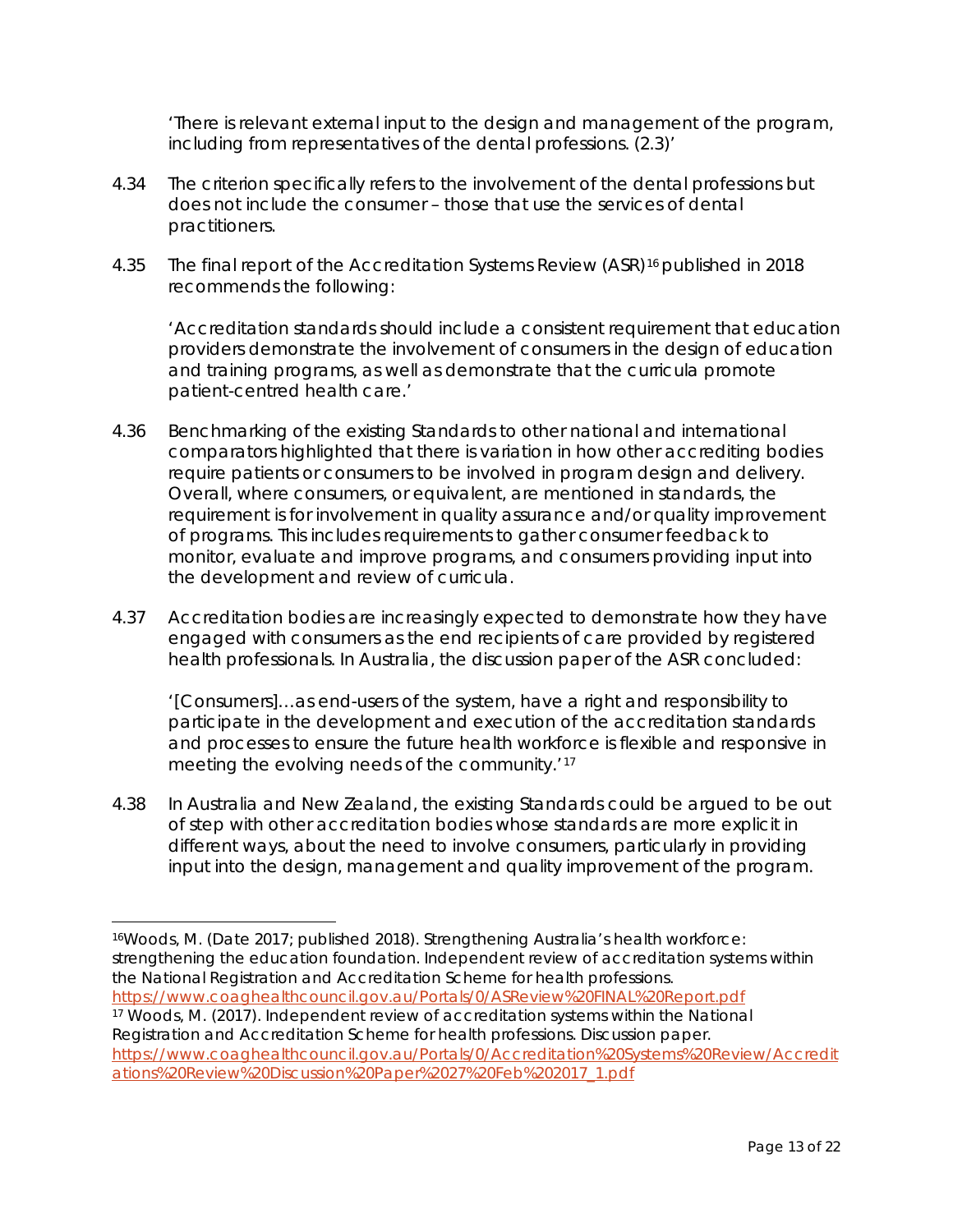- 4.39 Whilst the ASR in Australia focuses on consumer involvement in the design of programs, there are some examples of standards, particularly internationally, which encourage, or mandate, involvement across the breadth of program design and delivery. For example, the General Dental Council (UK) requires that assessment processes utilise feedback from patients and/or customers as part of how students are evaluated.
- 4.40 Given the outcomes focus of the Standards, it remains important that innovation and development in dental curricula is supported, without prescription or limitation. The revised Standards aim to foster broad input into dental program design, management and quality improvement, including from patients and dental consumers, as well as from the profession and educational experts.
- 4.41 The revised criterion 2.2 states:

'Students, patients, dental consumers, internal and external academic, and professional peers contribute to the program's design, management and quality improvement.'

### Inter-professional learning and practice

4.42 The existing Standards have a criterion which states:

'Principles of inter-professional learning and practice are embedded in the curriculum. (3.6)'

- 4.43 The experience of the ADC and DC(NZ) in implementing the Standards has been that there are differences in how providers and assessors interpret the existing criterion. Some accreditation submissions have focused on working with other members of the dental team, while others provide examples of the dental team working with other health practitioners. The ways in which this area is addressed varies from provider to provider, however this remains a focus of accreditation assessments. A primary analysis of accreditation outcomes of site visits undertaken from 2016 to 2019 reveals that the ADC has made14 quality improvement recommendations related to intra and inter professional practice.
- 4.44 For New Zealand programs, two conditions have been placed on dental specialist programs regarding inter-professional, and one quality improvement recommendation made to an undergraduate program; all during 2018 accreditation reviews.
- 4.45 Today's dental practitioner works in increasingly complex clinical environments, with care being provided by multiple health practitioners. It is crucial that new graduates are prepared to work within the broader healthcare system to provide the best care possible.
- 4.46 Inter-professional education, learning and practice was a key theme of the ASR in Australia. The ASR final report made several key points including: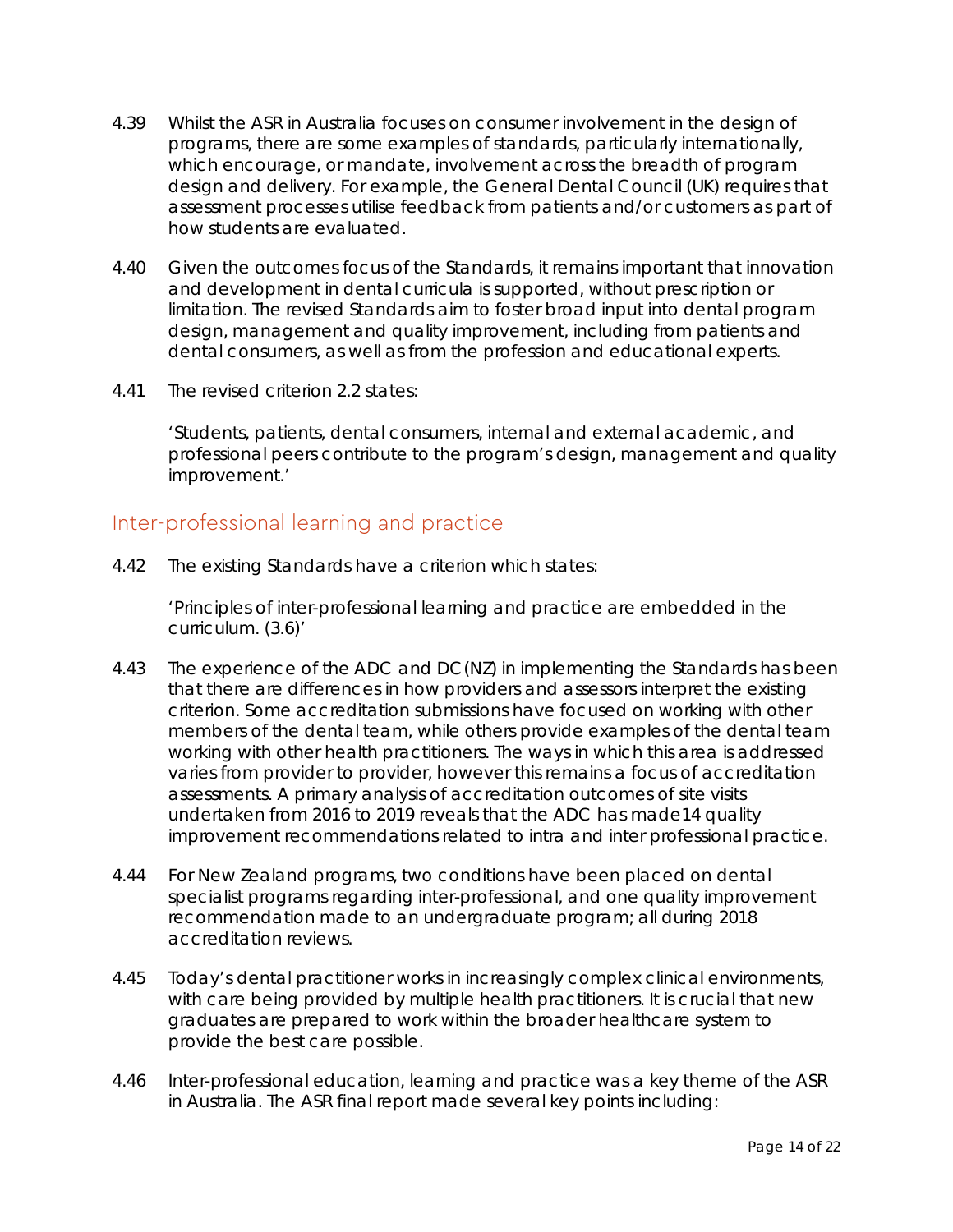- Drawing on the published evidence and the work of organisations such as the World Health Organisation (WHO) and the Centre for the Advancement of Interprofessional Education (CAIPE), the report notes the contribution of inter-professional practice to positive health outcomes.
- Inter-professional education must be purposeful' and 'extend beyond the classroom where different professions learn common subjects, to pursue opportunities for shared communication, understanding roles and functions of other health professions, and collaborative and innovative team-based practice models with patients at the centre of care.' (pg.84)
- 4.47 In New Zealand, one of the amendments to the *Health Practitioners Competence Assurance Act* (HPCAA) 2003 that came into effect on 1 April 2019 is the responsibility of health regulatory authorities to:

'promote and facilitate inter-disciplinary collaboration and co-operation in the delivery of health services<sup>' [18](#page-14-0)</sup>

- 4.48 As a regulator, the DC(NZ) now has a responsibility to fulfil this function through the Standards it sets for entry to the Register and for registered oral health practitioners. One of the cornerstones of facilitating inter-professional care is embedding it into the education and clinical experiences of students.
- 4.49 In the HPCAA Bill's third reading the Minister of Health, Hon. Dr David Clark, emphasised the importance of interdisciplinary collaboration and cooperation to support the one-team approach of the New Zealand Health Strategy. The one-team approach recognises the:

"…need to reduce the fragmentation of services and care in our health system, and foster greater trust and collaboration. Getting rid of fragmentation will provide us with opportunities to improve the quality of services, improve timeliness of access and reduce duplication of resources."

- 4.50 Much has been written about this area, including how terms should be defined and the outcomes that can and should be achieved.
- 4.51 The most commonly quoted definition of inter-professional education is that used by the WHO:

**Interprofessional education** occurs when two or more professions learn about, from and with each other to enable effective collaboration and improve health outcomes.

<span id="page-14-0"></span> <sup>18</sup> Health Practitioners Competence Assurance Act 2003 section 118(ja). <http://legislation.govt.nz/act/public/2019/0011latest/LMS12004.html>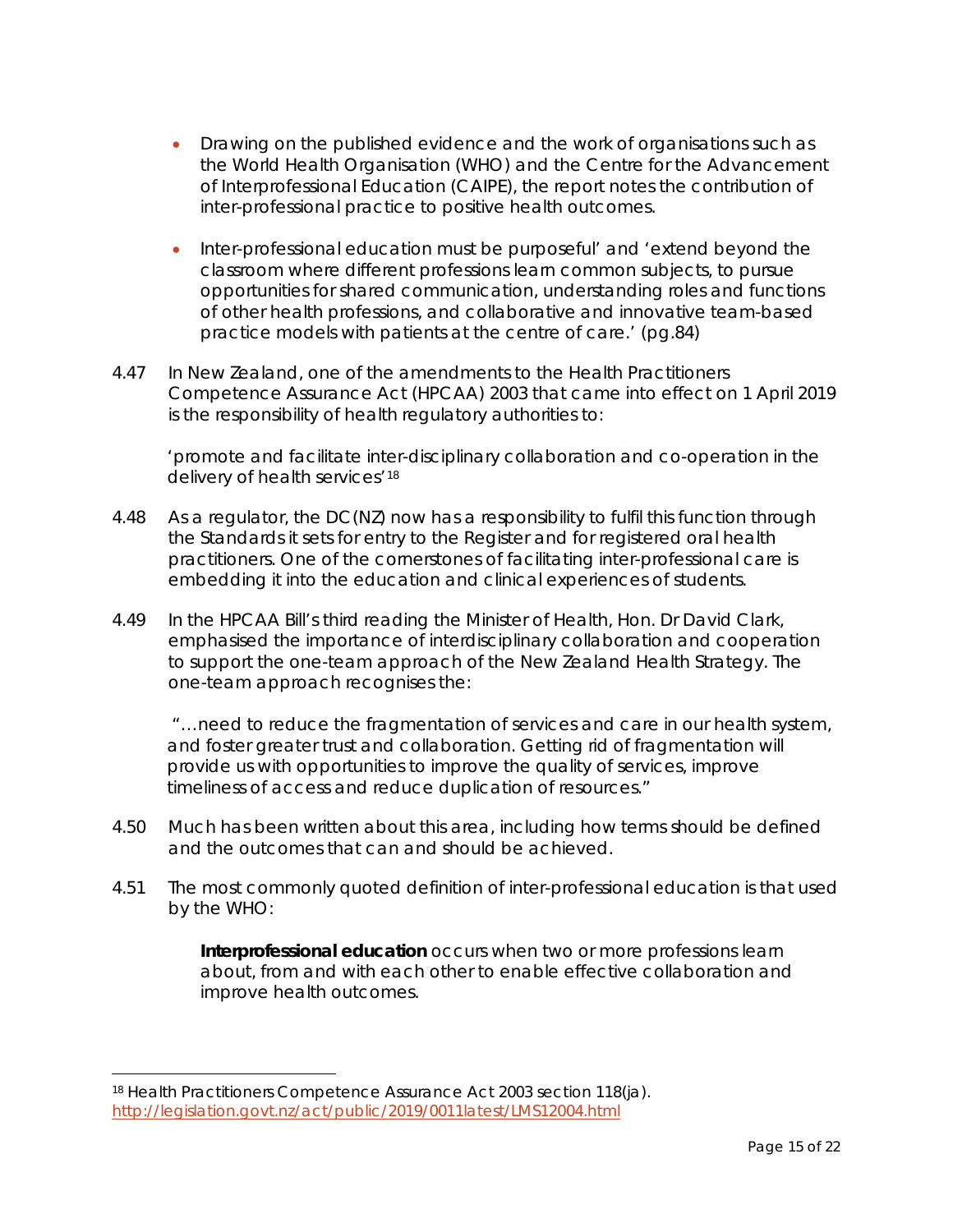**Collaborative practice** in health-care occurs when multiple health workers from different professional backgrounds provide comprehensive services by working with patients, their families, carers and communities to deliver the highest quality of care across settings.[19](#page-15-0)

- 4.52 Collaborative practice is the outcome of inter-professional education, with the WHO noting there is 'sufficient evidence to indicate that effective interprofessional education enables effective collaborative practice'. (Pg.7)
- 4.53 The proposed criterion (3.6) takes the broadly used WHO definition and adapts it for the dental context. The criterion as proposed states:

'Students work with and learn from and about relevant dental and health professions.'

The criterion recognises the outcomes of various reviews and advice from the WHO as to the importance of inter-professional education. The aim is for students to do more than just learn about other dental and health professions, but to work with various health professions to provide collaborative and innovative teambased practice models with patients at the centre of care.

### Assessment

- 4.54 There are currently six criteria included under the Domain 5 Assessment:
	- There is a clear relationship between learning outcomes and assessment strategies. (5.1)
	- Scope of assessment covers all learning outcomes relevant to attributes and competencies. (5.2)
	- Multiple assessment tools, modes and sampling are used including direct observation in the clinical setting. (5.3)
	- Program management and co-ordination, including moderation procedures ensure consistent and appropriate assessment and feedback to students. (5.4)
	- Suitably qualified and experienced staff, including external experts for final year, assess students. (5.5)
	- All learning outcomes are mapped to the required attributes and competencies, and assessed. (5.6)

<span id="page-15-0"></span> <sup>19</sup> World Health Organization (2010). Framework for action on interprofessional education and collaborative practice. [https://www.who.int/hrh/resources/framework\\_action/en/](https://www.who.int/hrh/resources/framework_action/en/)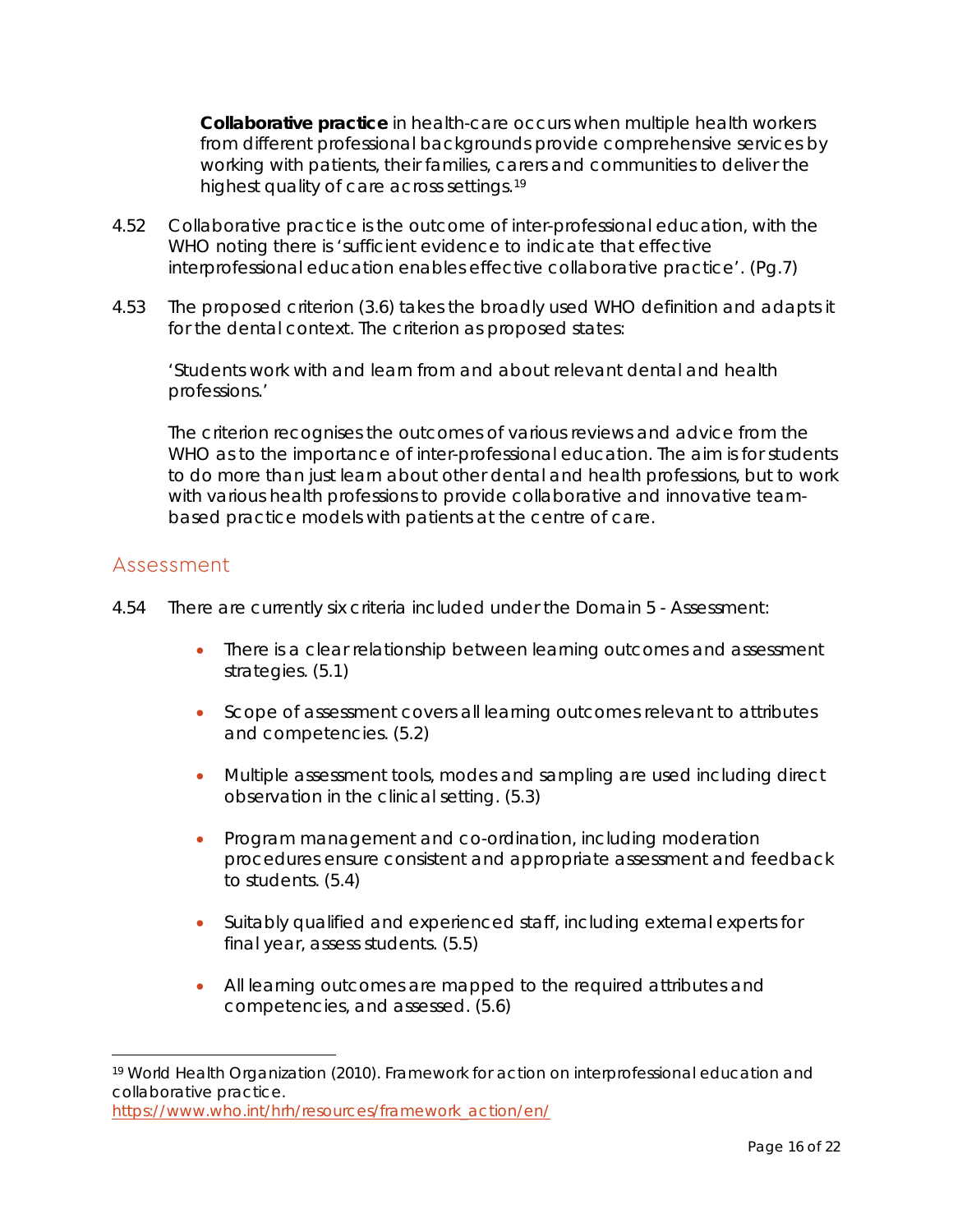- 4.55 In Australia, the purpose of accreditation within the NRAS is to ensure that those graduating from an accredited program are safe and competent practitioners, ready to enter the workforce.
- 4.56 In New Zealand, the purpose of the *Health Practitioners Competence Assurance*  Act [20](#page-16-0)03<sup>20</sup> is to protect the health and safety of members of the public by providing for mechanisms to ensure that health practitioners are competent and fit to practise their professions.
- 4.57 The way that an education provider collects evidence to demonstrate that a student has achieved this expected standard is by the assessments used throughout the program. The proposed standard statement has been revised to reflect this expectation.
- 4.58 To inform the review, the accreditation standards of other accrediting bodies were considered to ensure the Standards remain contemporary. There is variation in how explicit or specific other accreditation bodies' standards are regarding assessment, but there are several common elements that can be identified.
- 4.59 These common elements include:
	- a need for a link between the outcomes expected and the assessments used to evaluate whether the expected outcomes have been achieved;
	- a range or variety of assessments are to be used;
	- feedback must be provided to enable students to learn and improve;
	- those assessing students must be qualified and/or experienced to do so;
	- moderation procedures must be in place to ensure consistency of assessment and feedback; and
	- students must be advised in advance of the assessment requirements and what is required to progress in the program.
- 4.60 The revisions to the Standard ensure all of the above elements are evaluated as part of the accreditation process. The revisions take into account the broader purpose of considering assessment as part of the accreditation process.
- 4.61 In the proposed Standards, we have revised the criteria and reduced the number of statements from six to five. This has been achieved by combining elements of criteria 5.2 and 5.6.
- 4.62 Based on the experience of the ADC and DC(NZ), when responding to the Standards as currently worded, education providers often combine their responses to some of the criteria. This is most commonly seen between criterion 5.1, 5.2 and 5.6, although this varies between providers.
- 4.63 Criterion 5.6 requires assessments to be mapped to the required professional attributes and competencies, whereas criterion 5.1 and 5.2 address the scope of

<span id="page-16-0"></span> <sup>20</sup> Parliamentary Counsel Office. New Zealand Legislation. *Health Practitioners Competence Assurance Act 2003*.<http://www.legislation.govt.nz/act/public/2003/0048/latest/DLM203312.html>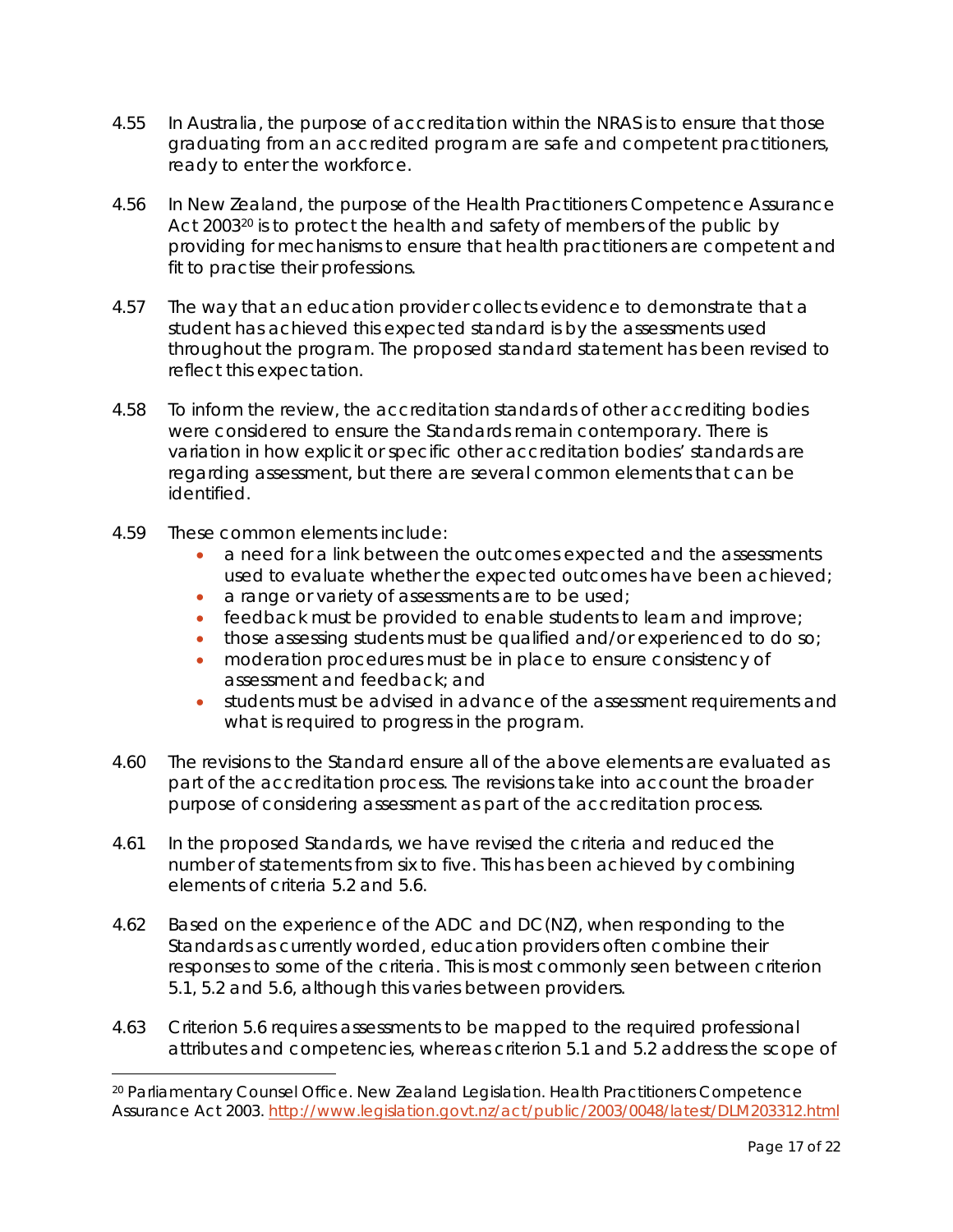assessment and how assessments relate to the learning outcomes and professional competencies. The inter-related nature of the criterion is most notably observed in the mapping provided of assessments to the stated learning outcomes, which is used in the self-assessment against all three criteria by providers.

- 4.64 Criteria 5.3 and 5.4 have also been reworded to enable a broader application.
- 4.65 The proposed revisions to criterion 5.4 takes into consideration that the majority of other accreditation standards reviewed include moderation, as well as other aspects considered imperative to assessment (e.g. standard setting, examiner training and calibration, assessment development, marking techniques). These mechanisms should be in place to ensure assessments are fair and valid. The broadening of the criteria allows for all of these factors to be considered when assessing a program for accreditation.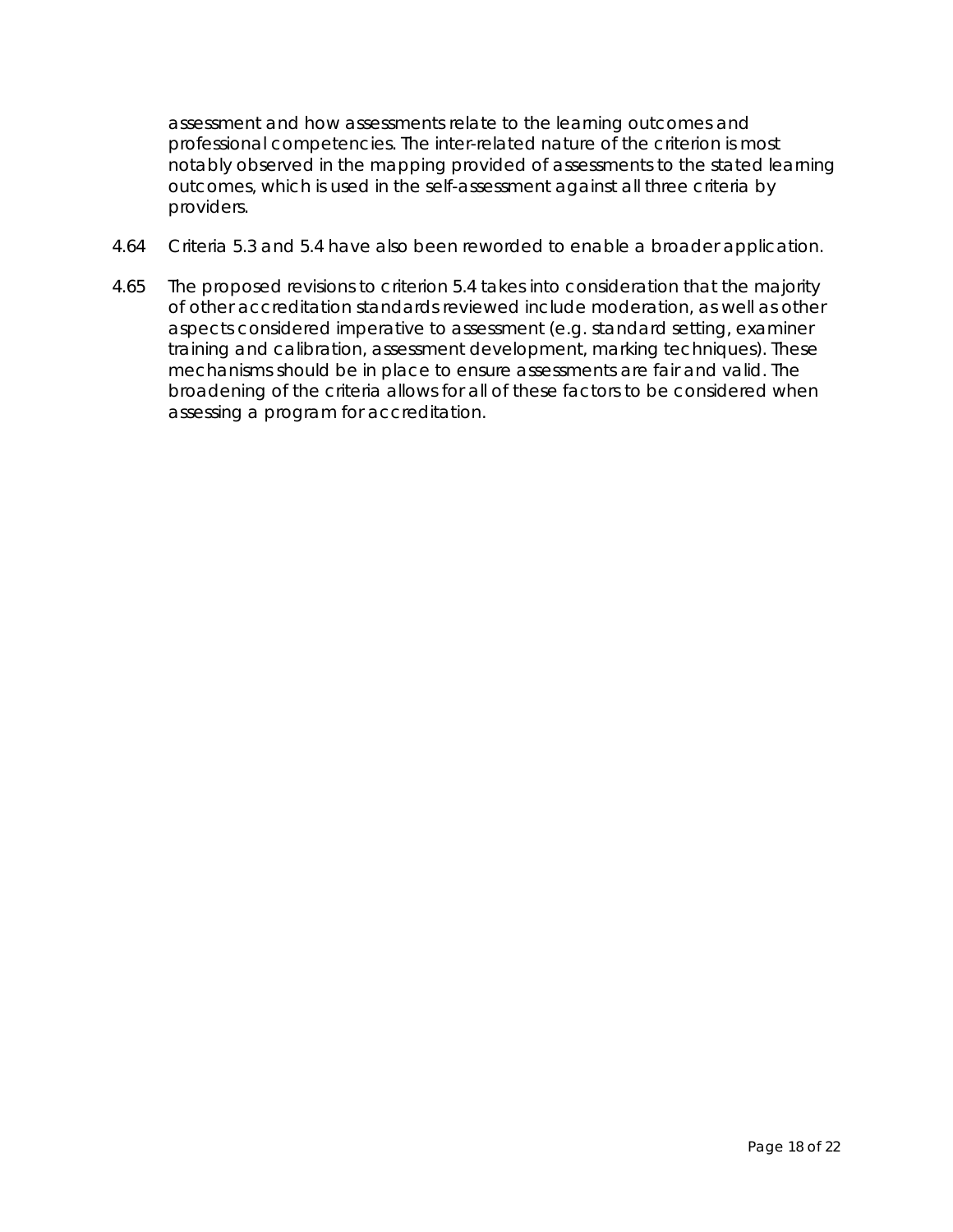# <span id="page-18-2"></span><span id="page-18-1"></span><span id="page-18-0"></span>Appendix 1: Assessment against COAG principles for Best Practice Regulation

In Australia, accreditation authorities must make an assessment of proposed new or amended standards against the Council of Australian Government's (COAG's) Principles for Best Practice Regulation and make this available during the consultation process. This is outlined below.[21](#page-18-0)

| <b>COAG</b> principle                                                                                                     | Assessment                                                                                                                                                                                                                                                                                                                                                           |
|---------------------------------------------------------------------------------------------------------------------------|----------------------------------------------------------------------------------------------------------------------------------------------------------------------------------------------------------------------------------------------------------------------------------------------------------------------------------------------------------------------|
| a. whether the proposal is the best option<br>for achieving the proposal's stated<br>purpose and protection of the public | Based on the evidence gathered through initial consultation with a<br>variety of stakeholders, overall the Standards are working well.<br>The amendments proposed consider the recommendations from wide<br>ranging reviews conducted with board stakeholder input, such as the<br>Woods review <sup>22</sup> .                                                      |
|                                                                                                                           | The inclusion of a dedicated domain related to cultural safety aims to<br>ensure the dental workforce is providing culturally safe care for Aboriginal<br>and Torres Strait Islander Peoples. This is consistent with the existing aims<br>and objectives of the National Law, as well as changes consulted on by<br>the COAG Health Council in 2018 <sup>23</sup> . |
|                                                                                                                           | Other amendments, such as clarification of the assessment Standard,<br>involvement of dental consumers and requirements regarding                                                                                                                                                                                                                                    |

 <sup>21</sup> Australian Health Practitioner Regulation Agency (2014). Procedures for the development of accreditation standards. <https://www.ahpra.gov.au/Publications/Procedures.aspx>

<sup>22</sup>Woods, M. (Date 2017; published 2018). Strengthening Australia's health workforce: strengthening the education foundation. Independent review of accreditation systems within the National Registration and Accreditation Scheme for health professions. <https://www.coaghealthcouncil.gov.au/Portals/0/ASReview%20FINAL%20Report.pdf>

<sup>&</sup>lt;sup>23</sup> COAG Health Council (2018). Regulation of Australia's health professions: keeping the National Law up to date and fit for purpose. A consultation paper.

[http://www.coaghealthcouncil.gov.au/Portals/0/Regulation%20of%20Australias%20health%20professions\\_Keeping%20the%20National](http://www.coaghealthcouncil.gov.au/Portals/0/Regulation%20of%20Australias%20health%20professions_Keeping%20the%20National%20Law%20up%20to%20date%20and%20fit%20for%20purpose%20FINAL.pdf) [%20Law%20up%20to%20date%20and%20fit%20for%20purpose%20FINAL.pdf](http://www.coaghealthcouncil.gov.au/Portals/0/Regulation%20of%20Australias%20health%20professions_Keeping%20the%20National%20Law%20up%20to%20date%20and%20fit%20for%20purpose%20FINAL.pdf)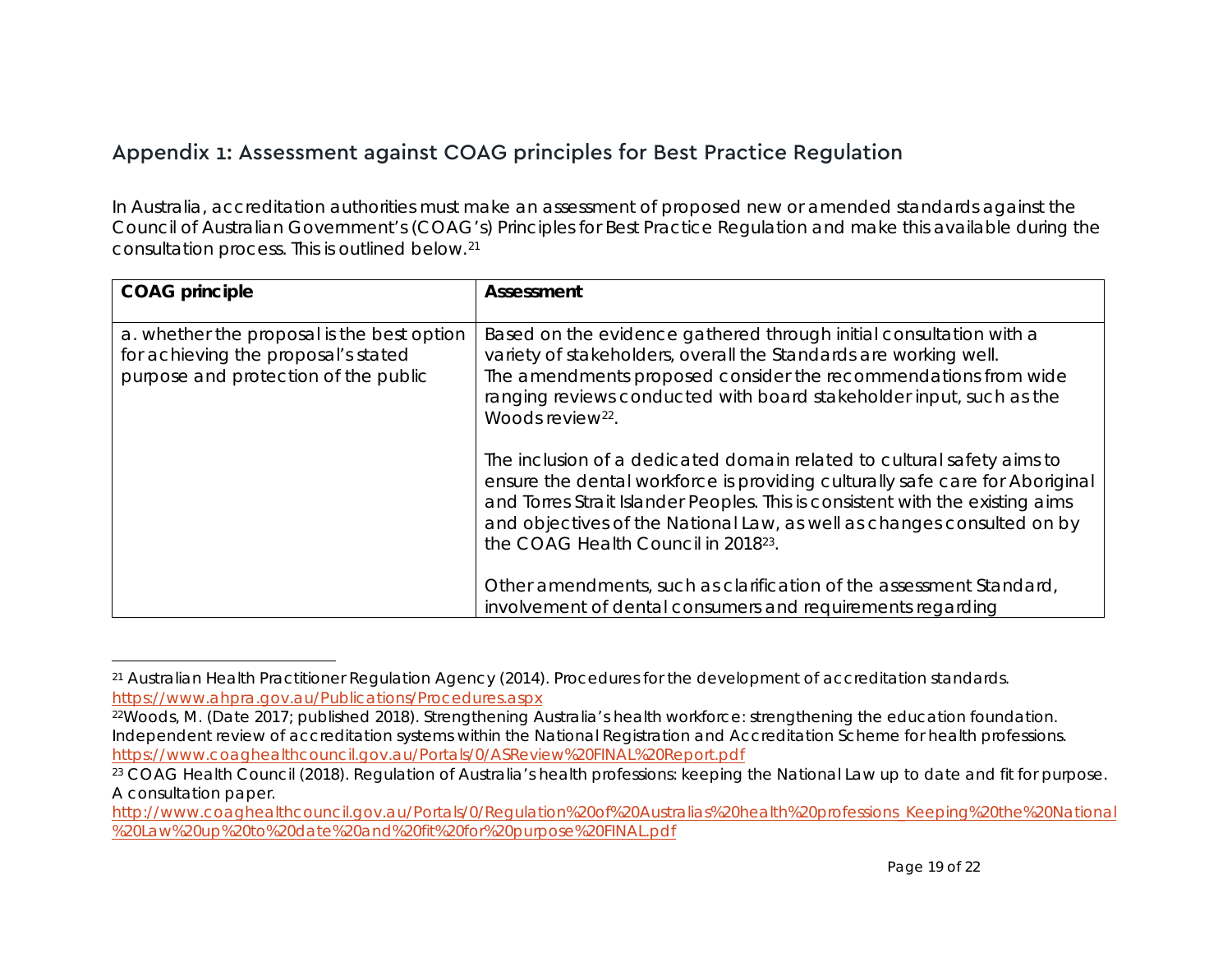|                                                                                                                                                                             | interprofessional practice have been developed to better prepare<br>graduates for practice.                                                                                                                                                                                                                                                                                                                                                                                                                                                                                                                                                                                               |
|-----------------------------------------------------------------------------------------------------------------------------------------------------------------------------|-------------------------------------------------------------------------------------------------------------------------------------------------------------------------------------------------------------------------------------------------------------------------------------------------------------------------------------------------------------------------------------------------------------------------------------------------------------------------------------------------------------------------------------------------------------------------------------------------------------------------------------------------------------------------------------------|
| b. whether the proposal results in an<br>unnecessary restriction of competition<br>among health practitioners                                                               | The proposed Standards would not impose any unnecessary restrictions<br>on competition among health practitioners. The Standards require<br>education providers to design programs that produce graduates who<br>are component to practise safely.                                                                                                                                                                                                                                                                                                                                                                                                                                        |
| c. whether the proposal results in an<br>unnecessary restriction of consumer<br>choice                                                                                      | The proposed Standards would not impact on consumer choice.<br>There are no workforce implications of the proposed changes.<br>The proposed Standards will not impact student intake, increase the time<br>taken to train the health workforce or impose additional barriers to<br>graduates entering the workforce.<br>The focus in the proposed Standards on consumer involvement and<br>cultural safety will be beneficial to consumers by ensuring dental<br>education and training takes into account the views and experiences of<br>consumers and that programs produce practitioners who can work in a<br>culturally safe way with Aboriginal and Torres Strait Islander Peoples. |
| d. whether the overall costs of the<br>proposal to members of the public<br>and/or registrants and/or governments<br>are reasonable in relation to the benefits<br>achieved | Implementation of the Standards would not result in additional costs to<br>members of the public, dental practitioners or governments.<br>There may be some financial impact on some education providers in<br>order to meet the proposed Standards. This includes, for example,<br>involving dental consumers in programs and an increased focus on<br>cultural safety.<br>However, it is anticipated that over the longer term, a better prepared,<br>culturally safe workforce is expected to improve health outcomes,<br>particularly, for Aboriginal and Torres Strait Islander Peoples, with an<br>overall net benefit to the broader health system.                                |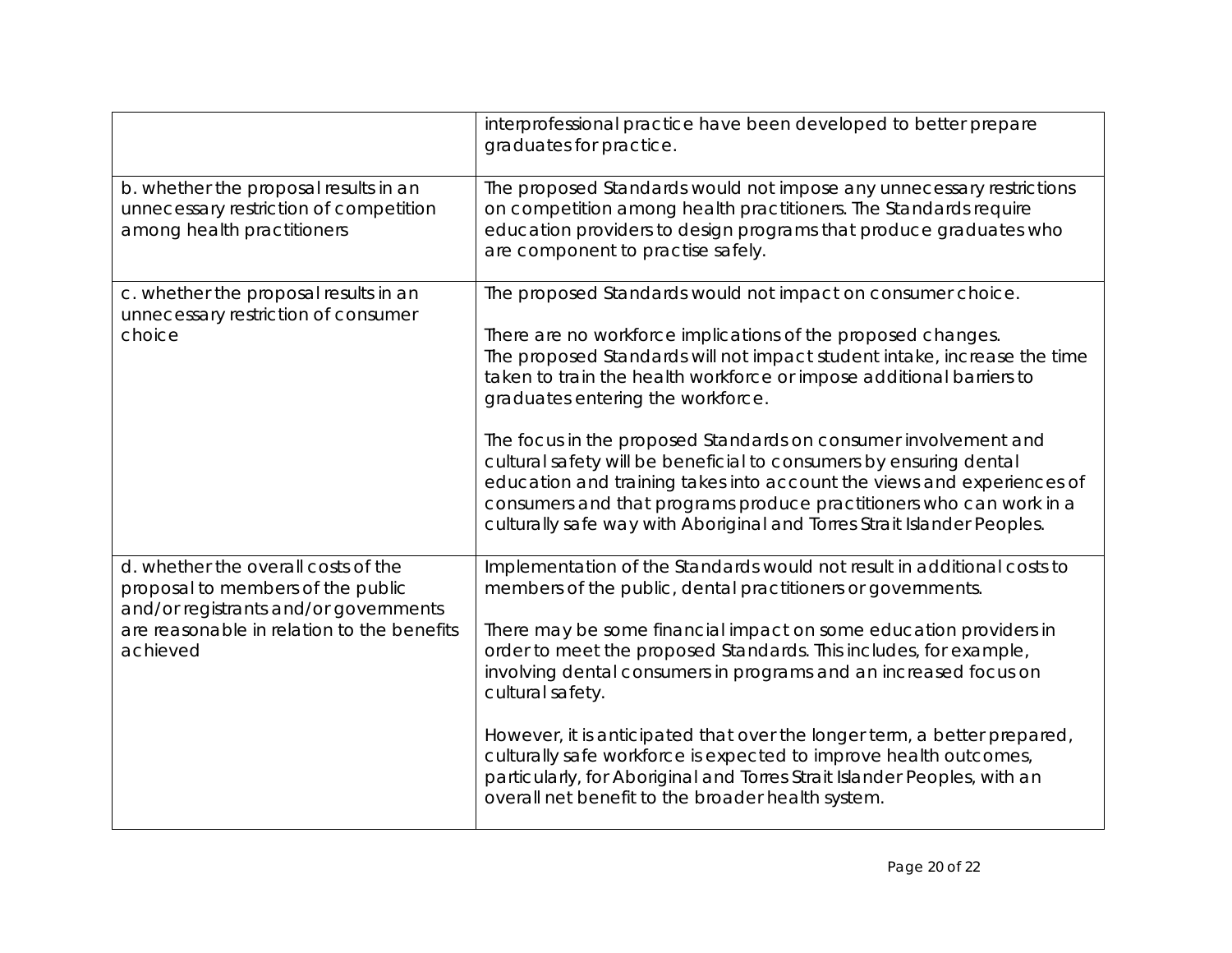| e. whether the proposal's requirements<br>are easily stated using 'plain language'<br>to reduce uncertainty, enable the public<br>to understand the requirements, and<br>enable understanding and compliance<br>by registrants; | The changes to the Standards have been made using clear, simple<br>language to ensure understanding by stakeholders including education<br>providers, dental practitioners and the public.<br>Consumer groups have been invited to respond as part of the<br>consultations undertaken. Community members have participated as<br>members of the Working Party to assist with ensuring plain language is<br>used and to reduce uncertainty.<br>Each stage of the consultation process has been widely circulated to<br>health service providers, government agencies (state, territory and<br>federal), dental practitioners (through professional associations) and<br>consumer organisations, such as the Health Consumers Forum, have<br>been invited to respond to and inform the consultation process.<br>During the initial consultation phase, two respondents identified as |
|---------------------------------------------------------------------------------------------------------------------------------------------------------------------------------------------------------------------------------|------------------------------------------------------------------------------------------------------------------------------------------------------------------------------------------------------------------------------------------------------------------------------------------------------------------------------------------------------------------------------------------------------------------------------------------------------------------------------------------------------------------------------------------------------------------------------------------------------------------------------------------------------------------------------------------------------------------------------------------------------------------------------------------------------------------------------------------------------------------------------------|
|                                                                                                                                                                                                                                 | consumer of community representatives.                                                                                                                                                                                                                                                                                                                                                                                                                                                                                                                                                                                                                                                                                                                                                                                                                                             |
| f. whether the Board has procedures in<br>place to ensure that the proposed<br>standards remain relevant and effective<br>over time.                                                                                            | The Standards are formally reviewed at least once every five years.<br>Continuous review occurs and if necessary, a proposal for early review<br>will be developed for consideration of the Dental Board of Australia.                                                                                                                                                                                                                                                                                                                                                                                                                                                                                                                                                                                                                                                             |